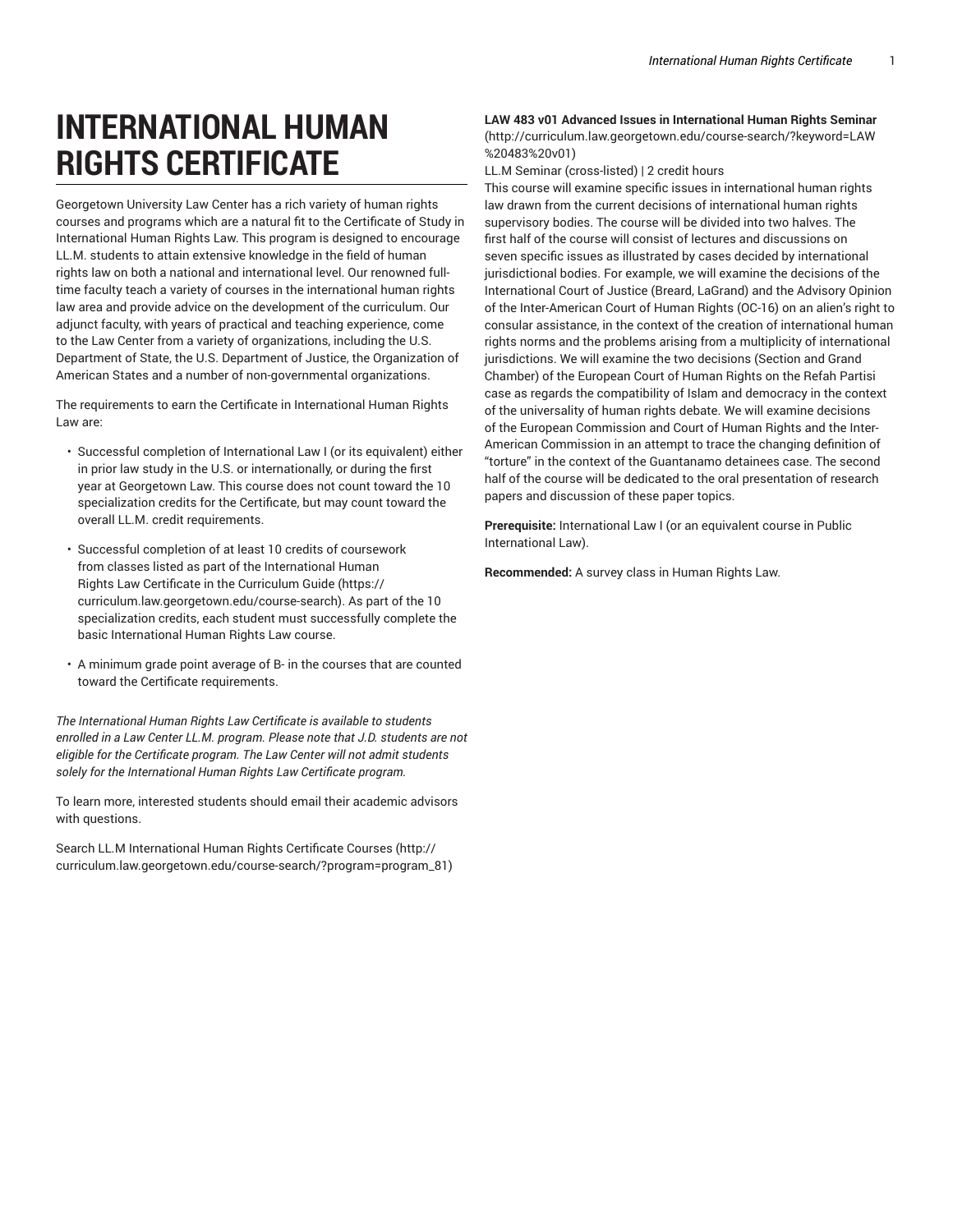#### **LAW 2094 v00 Advanced Topics in International Humanitarian Law**

(http://curriculum.law.georgetown.edu/course-search/?keyword=LAW %202094%20v00)

LL.M Seminar (cross-listed) | 3 credit hours

This seminar is intended to provide students with an interest in international humanitarian law (IHL) with an opportunity to undertake indepth research, and write a substantial paper, on key issues in IHL. Potential topics include thresholds for the application of IHL, the interface of IHL with human rights law and domestic law, the protection of civilians and non-combatants from the effects of conflict, the application of IHL protections to unprivileged belligerents, the standards for detention under IHL, including both permissible duration and treatment, emerging trends regulating the use of lethal force as a first resort under IHL, arms control and IHL (landmines, cluster munitions, autonomous weapons), the application of IHL to cyber "warfare", U.S. interpretation of customary and treaty IHL, the efficacy of IHL in current conflicts in the Middle East and Eastern Europe, and other topics. Building upon a foundation of assigned readings on core IHL topics, the professors and students will tailor classroom work to coincide with the students' research projects. Students will be expected to participate actively in class and to share their own research during the semester with other students.

Students will receive individualized feedback from the professors on outlines and drafts of their paper, as well as an opportunity to present their paper to the professors and other students in class to help identify issues and sharpen their analysis.

#### Learning objectives:

Through a structured process, to develop a scholarly paper on international humanitarian law, we aim to give the student, working closely with the professor, an opportunity to explore his or her topic in depth and to write a paper worthy of publication in a law journal.

**Strongly Recommended:** Courses in public international law, human rights law or international humanitarian law (the law of armed conflict).

#### **LAW 370 v02 Business and Human Rights in the Global Economy**

(http://curriculum.law.georgetown.edu/course-search/?keyword=LAW %20370%20v02)

J.D. Seminar (cross-listed) | 2 credit hours

Corporations today have a global scale as well as an impact that matches or sometimes exceeds that of governments. Their activities -- from sourcing of raw materials, to processing and production of intermediate or finished goods, to distribution and sale -- have major consequences not only for the human rights of their employees but also for the rights of the individuals and communities impacted by their operations. In many countries, government regulation and oversight are either absent or largely ineffective. Companies in turn struggle to define their responsibilities in the face of these "governance gaps" -- particularly where requirements under national law fall short of international standards in areas such as hours of work and safety and healthy.

A robust and often contentious debate over these issues culminated in the development of the U.N. Guiding Principles on Business and Human Rights (the "UNGPs") under the leadership of Special Representative John Ruggie. These Principles establish a framework for considering the respective roles of governments and corporations and outline core concepts of human rights due diligence and effective remedy. In doing so, the UNGPs also inform and to some extent refocus efforts that have emerged over the past 20 years to address these governance gaps and have brought together stakeholders from business, labor, civil society, the investment community, and academia.

At the same time, in recent years there has been an increased push from civil society groups and certain governments to go beyond these "voluntary" efforts and develop a binding business and human rights treaty mechanism; this has met with strong opposition from business and many other governments, including the United States.

Even as "non-regulatory" approaches remain the predominant means of addressing various business and human rights challenges, there also has been a growing focus in recent years on tools through which national governments and international institutions could exercise greater leverage. This includes advocacy for stronger labor and other human rights language in trade agreements, one-way trade preference programs, procurement standards, and the rules and guidelines applied by international financial institutions -- coupled with more aggressive enforcement of those criteria. Expanded efforts to advance that "regulatory" approach in trade policy and elsewhere in some cases has been met with resistance from governments and business, but there also have been examples of emerging consensus among a diverse range of stakeholders.

This course introduces students to this quickly-evolving business and human rights landscape, including the diverse set of multi-stakeholder initiatives -- some, but not all, of which include government participation. We will discuss the guidance provided by the UNGPs and other instruments, the range of stakeholders and how they engage with one another, tools utilized by governments and corporations to implement human rights standards, and how all of these interact in the context of both sector-specific and cross-cutting legal and policy challenges.

Among the questions the course will examine are:

- Which human rights standards are most relevant to business?
- What are the appropriate linkages between business policies and practices and the promotion of human rights?
- Which business and human rights approaches are emerging as "best practices" and perhaps even as recognized norms?
- What tools to support those are being used by governments and corporations?
- Who are the principal stakeholders and what are their roles and objectives?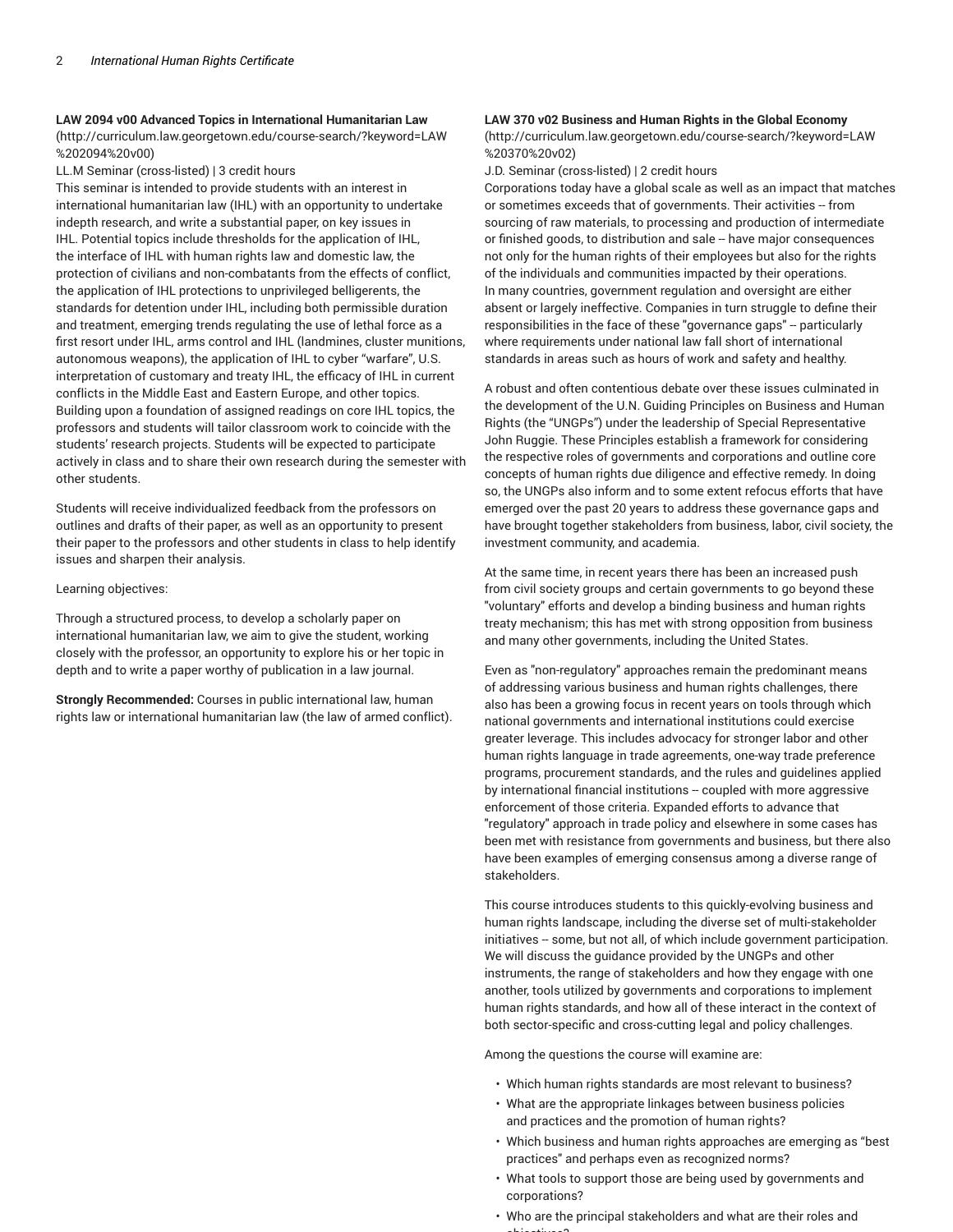# **LAW 3060 v00 Business, Human Rights and Sustainability** (http:// curriculum.law.georgetown.edu/course-search/?keyword=LAW %203060%20v00)

LL.M Course (cross-listed) | 1 credit hour

The relationship between business, human rights, and sustainability has gained momentum in recent years with the private sector, governments, civil society, and international organizations, owing largely to the passage of the United Nations Guiding Principles on Business and Human Rights (UNGP) in 2011, the 2012 UN Rio + 20 Sustainable Development Conference and the UN Sustainable Development Goals (2015). These developments were preceded and followed by a series of multi stakeholder (governments, private sector, investors, civil society networks and organizations) and specific industry driven initiatives looking at how to integrate these international standards into both self and binding regulatory processes. As a result, many of these initiatives led to an emerging international soft law system of business, human rights and sustainability that is based in the internationally acknowledged body of hard law principles.

Regardless of being industry, sector specific or multi stakeholder in nature, the regulation, de-regulation, policy, practice and ever growing global litigation in this new field of practice is multifaceted, dynamic, interactive, complex and challenges business leaders, markets and even lawyers to think outside the box in order to address a challenging relationship between business, markets and society. This is where business strategy meets risks. Or instead, this is where risks eat a business strategy. As a result, business leaders, shareholders and their advisors are now required to integrate a 3D internal and external view and assessment on how to address, prevent, mitigate and remediate the social and environmental impacts (risks) of private sector operations in complex environments and with a collaborative and systems thinking approach.

Bar Associations in America and abroad have begun issuing specific guidance on how corporate lawyers should advice their clients incorporating human rights and sustainability standards. For instance, in a Mergers and Acquisitions (M&A) transaction, corporate lawyers are most likely to encounter questions dealing with social, environmental, human rights and environmental concerns. Those advocating on behalf of environmental and human rights organizations will find their work directly intersects with company law, securities law, investment law, governance, compliance, company law and alternative dispute resolution mechanisms to name a few sub areas.

Fast-forward 2020. The global COVID-19 pandemic has suddenly entered this space. It has done so highlighting the vulnerabilities and opportunities in the relationship between business, governments and society across the globe. Furthermore, the global pandemic is challenging all stakeholders not only to become relevant but to re-think, re-imagine and re-envision new models that seek engagement, resilience, addressing grievances, investment, economic recovery and accountability frameworks.

In practice, these global and ever growing litigation trends are also challenging traditional company-led corporate social responsibility (CSR) and ethics programs that have been associated with both philanthropic, corporate citizenship and company-sponsored activities that give back to societies. While many of these programs have achieved several levels of success, for many sectors in society they remain as corporate public relations or green wash exercises and demand more transparent, accountable and remediation responses. The stakes are high.

Litigation, a growing movement towards mandatory human rights and environmental due diligence and reporting requirements and other types of social demands are challenging companies to be very purposeful and accountable on how they address the environmental, social and governance negative impacts (for some) or violations (for others) of their

# **LAW 3060 v01 Business, Human Rights and Sustainability** (http:// curriculum.law.georgetown.edu/course-search/?keyword=LAW %203060%20v01)

LL.M Course | 1 credit hour

The relationship between business, human rights, and sustainability has gained momentum in recent years with the private sector, governments, civil society, and international organizations, owing largely to the passage of the United Nations Guiding Principles on Business and Human Rights (UNGP) in 2011, the 2012 UN Rio + 20 Sustainable Development Conference and the UN Sustainable Development Goals (2015). These developments were preceded and followed by a series of multi stakeholder (governments, private sector, investors, civil society networks and organizations) and specific industry driven initiatives looking at how to integrate these international standards into both self and binding regulatory processes. As a result, many of these initiatives led to an emerging international soft law system of business, human rights and sustainability that is based in the internationally acknowledged body of hard law principles.

Regardless of being industry, sector specific or multi stakeholder in nature, the regulation, de-regulation, policy, practice and ever growing global litigation in this new field of practice is multifaceted, dynamic, interactive, complex and challenges business leaders, markets and even lawyers to think outside the box in order to address a challenging relationship between business, markets and society. This is where business strategy meets risks. Or instead, this is where risks eat a business strategy. As a result, business leaders, shareholders and their advisors are now required to integrate a 3D internal and external view and assessment on how to address, prevent, mitigate and remediate the social and environmental impacts (risks) of private sector operations in complex environments and with a collaborative and systems thinking approach.

Bar Associations in America and abroad have begun issuing specific guidance on how corporate lawyers should advice their clients incorporating human rights and sustainability standards. For instance, in a Mergers and Acquisitions (M&A) transaction, corporate lawyers are most likely to encounter questions dealing with social, environmental, human rights and environmental concerns. Those advocating on behalf of environmental and human rights organizations will find their work directly intersects with company law, securities law, investment law, governance, compliance, company law and alternative dispute resolution mechanisms to name a few sub areas.

Fast-forward 2020. The global COVID-19 pandemic has suddenly entered this space. It has done so highlighting the vulnerabilities and opportunities in the relationship between business, governments and society across the globe. Furthermore, the global pandemic is challenging all stakeholders not only to become relevant but to re-think, re-imagine and re-envision new models that seek engagement, resilience, addressing grievances, investment, economic recovery and accountability frameworks.

In practice, these global and ever growing litigation trends are also challenging traditional company-led corporate social responsibility (CSR) and ethics programs that have been associated with both philanthropic, corporate citizenship and company-sponsored activities that give back to societies. While many of these programs have achieved several levels of success, for many sectors in society they remain as corporate public relations or green wash exercises and demand more transparent, accountable and remediation responses. The stakes are high.

Litigation, a growing movement towards mandatory human rights and environmental due diligence and reporting requirements and other types of social demands are challenging companies to be very purposeful and accountable on how they address the environmental, social and governance negative impacts (for some) or violations (for others) of their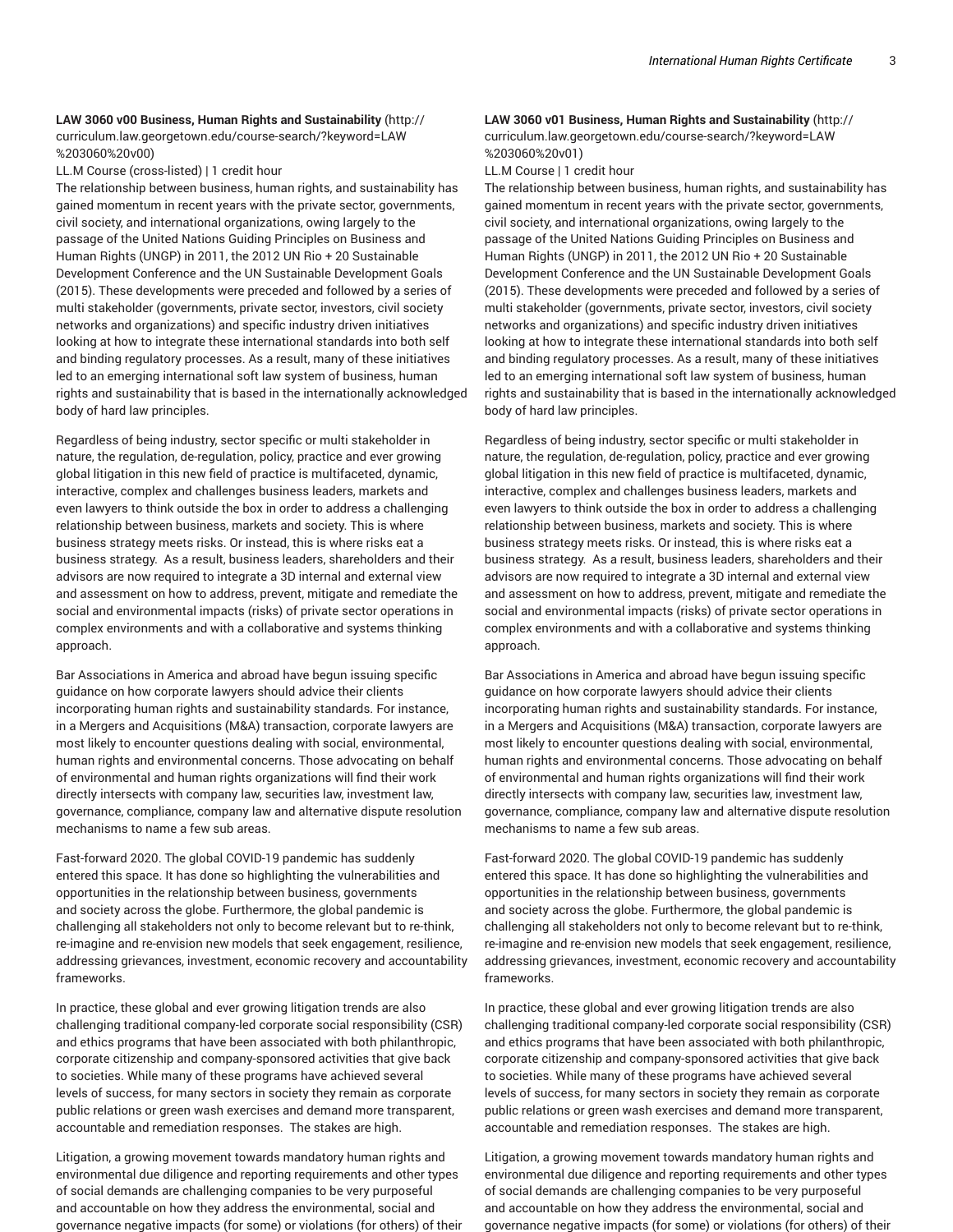#### **LAW 3078 v00 Commercial Space Law** (http://

curriculum.law.georgetown.edu/course-search/?keyword=LAW %203078%20v00)

LL.M Seminar (cross-listed) | 2 credit hours

This course will provide an overview of U.S. domestic legal regimes that govern commercial spaceflight activities, including those managed by the Federal Aviation Administration, Federal Communications Commission, Department of Commerce, U.S. Defense Department and State Department. The course will examine existing regulations and statutes as well as current discussions about changes to policy and law to address the evolving nature of the space industry and U.S. national space priorities. Examples include the Space Force, space traffic management, and oversight of non-traditional commercial activities in light of international treaty obligations.

**Recommended:** Prior or concurrent enrollment in administrative law, regulatory law or international law.

#### **LAW 2030 v01 Comparative Reproductive Technologies and**

**"Reproductive Tourism"** (http://curriculum.law.georgetown.edu/coursesearch/?keyword=LAW%202030%20v01)

LL.M Seminar (cross-listed) | 2-3 credit hours

The use of reproductive technologies—and crossing national borders to obtain them—has become a burgeoning multi-billion dollar, international industry. While the desire to have children may be universal, legal protections and restrictions on access to reproductive technologies vary immensely from country to country, and often reflect conflicting cultural and religious values.

This seminar will examine the fundamental elements of ART law and practice so that students have a foundation to explore and compare a diverse number of legal systems' approaches to selected reproductive technologies with a particular emphasis on the legal implications for "cross-border reproductive care" ("reproductive tourism"). Other topics will include: comparative access to and affordability of IVF, egg and sperm donation, and surrogacy; reprogenetics; treatment for same-sex couples; professional liability; and embryonic stem cell research (as it intersects with egg donation and the use of IVF embryos). Guest lectures will provide a medical and an ethical perspective to broaden an understanding of the legal and policy challenges in this unique field.

**Note:** This seminar requires a paper. J.D. students must register for the 3 credit section of the seminar if they wish to write a paper fulfilling the Upperclass Legal Writing Requirement for JD students. The paper requirements of the 2 credit section will not fulfill the Upperclass Legal Writing Requirement for JD students.

# **LAW 790 v09 Criminal Law Across Borders** (http://

curriculum.law.georgetown.edu/course-search/?keyword=LAW %20790%20v09)

J.D. Course | 3 credit hours

"Criminal law across borders" studies two bodies of law. One is domestic (national) criminal law applied to crimes committed outside national territory. The other is crimes under international law: war crimes, crimes against humanity, genocide, and aggression. These are the "core crimes" tried by courts like the Nuremberg Tribunal, the tribunals for Rwanda, Sierra Leone, and former Yugoslavia, and the International Criminal Court (ICC). Along with the substantive law on these issues, we examine procedural law on topics such as jurisdiction, extradition, and immunity from prosecution. The course will also examine the problems confronting international criminal justice today, including the political backlash against holding leaders accountable for core crimes. The aim of the course is to introduce students to basic doctrines of international criminal law, as well as doctrines concerning the extraterritorial application of U.S. criminal law. It also provides an overview of the work of international criminal tribunals and the challenges they face. The course combines law, policy, and history.

**Mutually Excluded Courses:** Students may not receive credit for both this course and the graduate course, International Criminal Law or International Criminal Law Seminar: Tribunals and Crimes or International Humanitarian Law and International Criminal Courts.

**Note:** This course is a first-year elective. First-year day students select an elective offered in the spring.

#### **LAW 1673 v00 Effective Human Rights Advocacy in Polarized Environments Seminar** (http://curriculum.law.georgetown.edu/course-

search/?keyword=LAW%201673%20v00)

J.D. Seminar (cross-listed) | 2 credit hours

Human rights advocacy can be an uphill battle, even in the best of times. And these are not the best of times. Progress is possible, but the problems we tackle need serious, hard-nosed strategies and activists with the skills to execute them. In this course we will explore and analyze key elements of successful human rights advocacy campaigns—goalsetting, messaging/communications, coalition-building, resource allocation—and develop the practical skills advocates need, especially in today's politically polarized environment, to win.

The course will be grounded in real-world examples. We will explore and evaluate different theories of social change and study how those work (or don't) in practice. Each week we will do a deep dive into a different element of successful campaign strategy.

**Student Learning Goals:** As a result of completing this course, students will be able to draft a strategic campaign plan for an issue or policy campaign. Students will learn how to evaluate advocacy strategies and how to choose which advocacy techniques are likely to succeed in which contexts. Students will be exposed to leading experts in human rights advocacy, including staff from human rights organizations, congressional offices, messaging and communications experts, litigators and veteran human rights campaigners. Students will develop the analytical and practical skills necessary to build a successful campaign strategy.

In addition, students will be alerted to opportunities for participating in human rights activities and events outside of class. Students interested in a career in human rights will gain a richer understanding of the theories of change and the portfolio of advocacy tactics used successfully by practitioners in the field.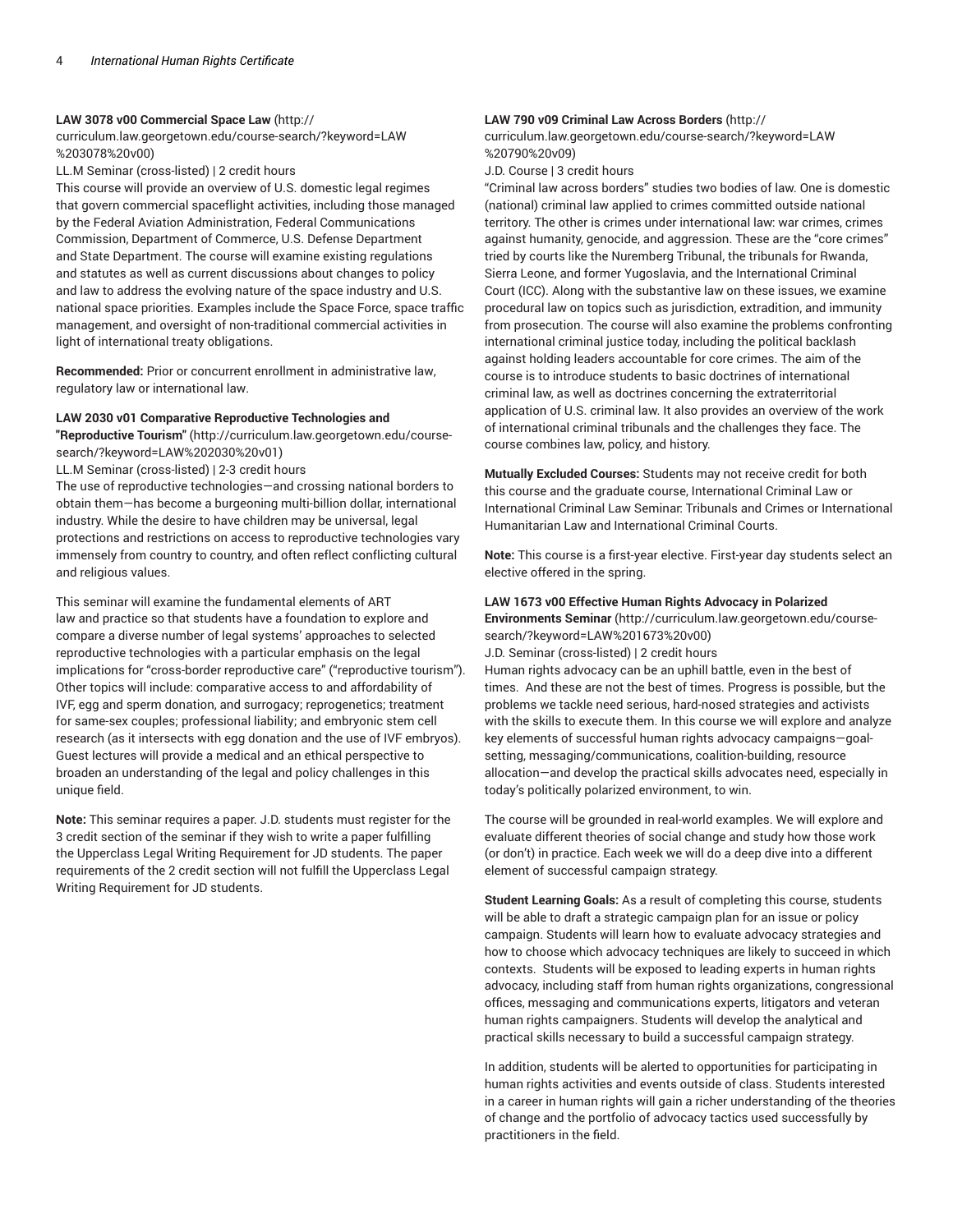## **LAW 089 v03 Foreign Relations Law** (http://

curriculum.law.georgetown.edu/course-search/?keyword=LAW %20089%20v03)

LL.M Course (cross-listed) | 2 credit hours

This is an advanced course on constitutional principles bearing on U.S. foreign relations: primarily, separation of powers, federalism and judicial review of Executive acts and congressional legislation. It focuses on some of the most challenging issues that have divided the American polity from the inception of the Republic and continue to do so today, e.g., the allocation of foreign affairs power between the Executive and Congress; the scope of Presidential power to protect the nation in times of danger; and the proper role of the courts in deciding legal issues relating to national security. We will study historical materials that inform the legal arguments on both sides of current controversies over Presidential and Congressional power and discuss foreign relations issues under judicial review in 2020. We also study the power to make treaties and executive agreements, the Supremacy clause and application of customary international law by U.S. courts.

**Recommended:** There are no prerequisites, but familiarity with basic principles of U.S. government is important.

**Mutually Excluded Courses:** Students may not receive credit for this course and the J.D. courses, Constitutional Aspects of Foreign Affairs Seminar or U.S. Foreign Relations and National Security Law.

**Note:** FIRST CLASS ATTENDANCE IS MANDATORY. Enrolled students must be in attendance at the start of the first class session in order to remain enrolled. Waitlisted students must be in attendance at the start of the first class session in order to remain eligible to be admitted off the waitlist.

**NOTE: For the Fall 2021 semester, mandatory first class attendance rules will not be enforced for this course. Enrolled students will not be dropped if not in attendance at the start of the first class, and waitlisted students will remain eligible to be admitted off the waitlist if not in attendance at the start of the first class.**

#### **LAW 1075 v00 Gender and Immigration** (http://

curriculum.law.georgetown.edu/course-search/?keyword=LAW %201075%20v00) (Fieldwork Practicum) J.D. Practicum | 4 credit hours

In fieldwork practicum courses, students participate in weekly seminars and conduct related fieldwork at outside organizations. This fieldwork practicum course will focus on governmental protection for persons fleeing gender-based persecution and abuse. Students will participate in a two hour/week seminar and ten hours/week of fieldwork for law firms and nonprofit organizations in the D.C. metro area to represent clients fleeing their countries because of gender-related violence.

SEMINAR: In the two-credit, graded seminar portion of the practicum, students will discuss how shifting migration patterns and societal forces have caused more women and sexual minorities to leave their home countries and attempt to enter the United States. In many countries, individuals face persecution and violence on account of their gender. This includes the use of rape as a weapon of war, domestic violence, so-called honor crimes, forced marriage, widow rituals, one child policies, forced sterilization policies, and female genital mutilation. During the seminar, students will study and learn through experience about the societal forces causing the forced migration of women and sexual minorities and how U.S. laws and policies address the immigration status of these immigrants. We will focus on forms of relief that, while available to both men and women, are primarily accessed by women and members of the LGBTQ+ community to obtain legal status in the United States. Specifically, we will focus on: asylum, withholding of removal, protection under the Convention Against Torture, the Violence against Women Act, U Visas, and T Visas.

FIELDWORK: In the two-credit, mandatory pass/fail fieldwork portion of the practicum, students will work with lawyers from law firms and nonprofit agencies on real cases of immigrants fleeing their countries because of gender-based violence. Students will be assigned in teams to interview clients, prepare research and briefs, and assist the principal lawyer conducting the case. Students will also work directly with attorneys at local legal service agencies who are representing survivors of gender-based harm seeking legal status in the United States.

**Prerequisite:** J.D. students must complete the required first-year program prior to enrolling in this course (part-time and interdivisional transfer students may enroll prior to completing Criminal Justice, Property, or their first-year elective).

**Recommended:** Immigration law courses, administrative law, and trial advocacy courses.

**Mutually Excluded Courses:** Students may not concurrently enroll in this practicum and an externship or a clinic or another practicum course.

**Note:** LL.M students may enroll in this course, space permitting, provided they have excellent U.S.-based legal research skills, English language, and writing ability. Interested LL.M. students should email the Office of the Registrar (lawreg@georgetown.edu) to request admission.

This course is suitable for evening students who can commit to working 10 hours/week (during business hours) for private law firms and nonprofit agencies. Students are responsible for organizing their own transportation to meet clients in the D.C. metro area, which includes clients in Virginia. PLEASE NOTE: There will be two class sessions in the first week – one at the regularly scheduled Tuesday meeting time and the second on Wednesday from 3:30-5:30 p.m. FIRST AND SECOND CLASS ATTENDANCE IS MANDATORY. All enrolled and waitlisted students must be in attendance at the first and second class sessions in order to be eligible for a seat in the class, and must attend both class sessions in their entirety. Due to the case and team structure of this practicum, students may only drop this class up until the start of the second class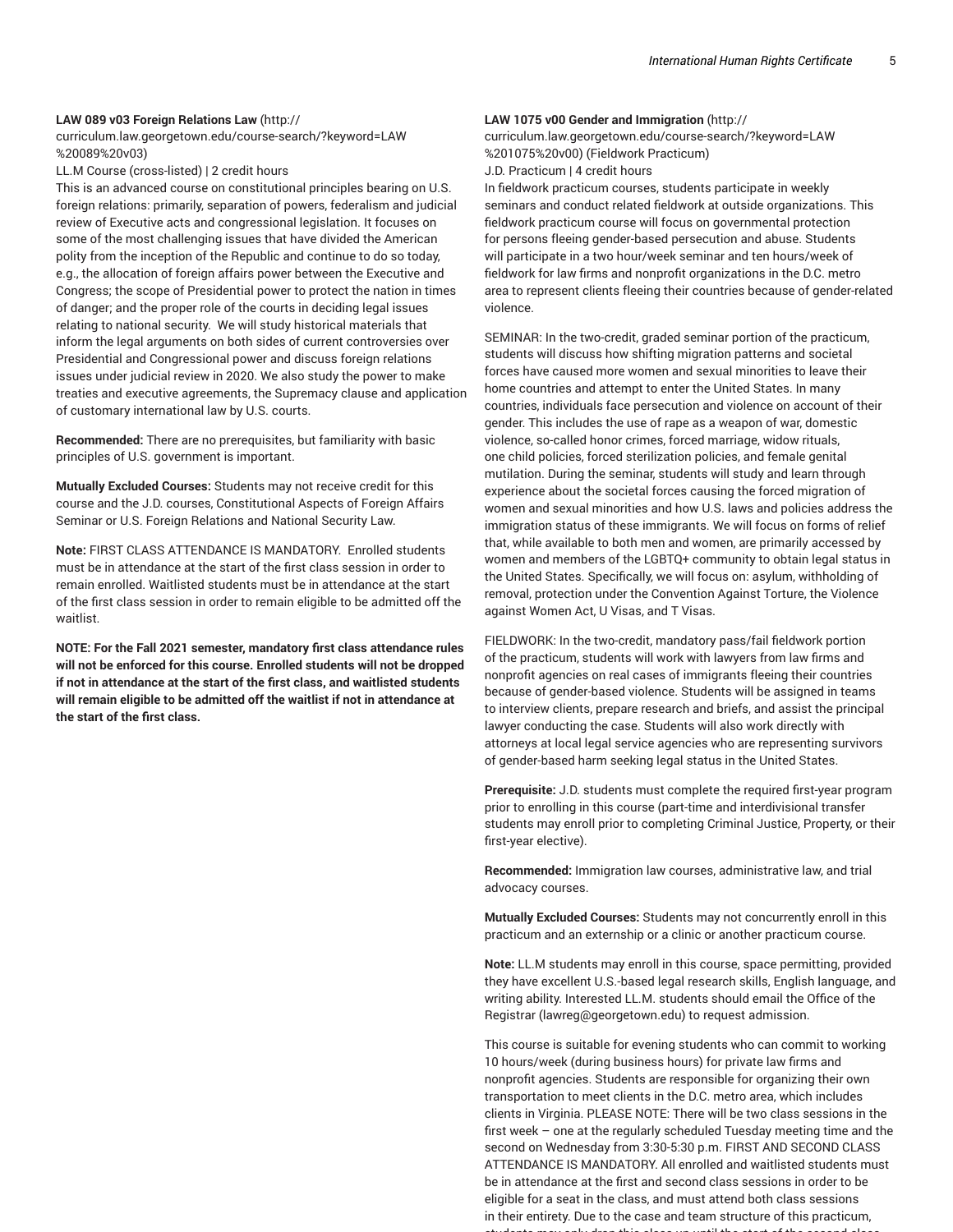## **LAW 2065 v00 Gender and U.S. Foreign Policy** (http://

curriculum.law.georgetown.edu/course-search/?keyword=LAW %202065%20v00)

LL.M Seminar (cross-listed) | 2 credit hours

In recent years, the U.S. has developed a comprehensive policy framework that recognizes gender equality as a pillar of U.S. foreign policy and international law. This class will introduce and analyze these policies, including the U.S. National Security Strategy; the Women, Peace and Security Act of 2017; the U.S. Strategy to Prevent and Respond to Gender-Based Violence Globally; State Department and USAID policy guidance on gender. We will examine the legal basis for women's human rights, as well as the body of evidence linking women's advancement to development, prosperity, and stability. Issues covered will include gender and economic growth, peace and security, political participation, development, gender-based violence, and international institutions and treaties. This class will feature prominent guest speakers in the field.

## **LAW 493 v01 Global Health Law** (http://curriculum.law.georgetown.edu/ course-search/?keyword=LAW%20493%20v01)

LL.M Seminar (cross-listed) | 2 credit hours

Global Health Law is the flagship course for Georgetown University Law Center's O'Neill Institute for National and Global Health Law. This course is open to both Georgetown JD and LLM students and is a compulsory unit in the National and Global Health LLM and the Global Health Law and Governance LLM.

No longer an emerging field, global health law encompasses international law and policy that directly or indirectly affects global health, including treaties, regulations, global strategies and other non-binding standards, and national and international jurisprudence. The field of study includes both legal instruments designed to protect public health as well as the interaction between legal instruments from other international legal regimes and public health considerations and concerns. This course provides a strong foundation in these laws and policies, including governance of the World Health Organization, the International Health Regulations, and the WHO Framework Convention on Tobacco Control.

In examining the application and effectiveness of global health law, this course provides a normative foundation for global health issues including infectious diseases (such as COVID-19, HIV/AIDS, tuberculosis, malaria, and influenza) and noncommunicable diseases (such as diabetes, cancer and cardiovascular disease and their causes, including obesity, tobacco, and alcohol).

In this course, students will hear from leading voices in global health and the law and benefit from the expertise of Georgetown Law's O'Neill Institute.

**Recommended:** Prior enrollment in International Law I.

**Note:** Required for the Global Health Law LL.M.

# **LAW 068 v01 Global Revolutions, Civic Activism, and Civil Society**

(http://curriculum.law.georgetown.edu/course-search/?keyword=LAW %20068%20v01)

J.D. Course (cross-listed) | 1 credit hour

Around the world, people are mobilizing to defend democracy, protect human rights, and promote sustainable development. We'll study the international legal framework for civic activism, examining laws governing protests, social justice movements, and and nonprofit organizations. We'll also explore the impact of national security, authoritarianism, and digital technology on civic space.

We'll take a global tour, comparing approaches in the US, Europe, Asia, Africa, the Middle East, and Latin America. We'll discuss current events, play the role of UN Ambassadors, and help countries draft laws.

This class will provide skills and contacts to help you pursue a career in international human rights law. Past classes have spoken with UN officials, a lawyer for a group allegedly engaged in terrorism, and frontline human rights defenders.

Eligible students are eligible to apply for internships at ICNL (https:// www.icnl.org), which works on the legal framework for civil society and democracy in 100 countries.

## **Learning Objectives:**

By the end of the semester, you should have the ability to:

- 1. Analyze international law governing the freedoms of association, assembly, and expression;
- 2. Evaluate the extent to which national legislation complies with international law;
- 3. Craft arguments to bring national legislation closer to international law and good practice;
- 4. Communicate effectively with diplomats, government officials, and civic activists;
- 5. Analyze ethical aspects that arise in crafting laws that affect the freedoms of association, assembly, and expression; and
- 6. Assess the impact of law on nonprofit organizations, social movements, and protests.

## **Note:** Space is limited.

ATTENDANCE IS MANDATORY AT ALL CLASS SESSIONS. Enrolled students must be in attendance at the start of the first class session in order to remain enrolled. Waitlisted students must be in attendance at the start of the first class session in order to remain eligible to be admitted off the waitlist. All enrolled students must attend each class session in its entirety. Failure to attend the first class session in its entirety will result in a drop; failure to attend any subsequent class session in its entirety, or to make suitable alternative arrangements with the professor, may result in a withdrawal. Enrolled students will have until the beginning of the second class session to request a drop by contacting the Office of the Registrar; a student who no longer wishes to remain enrolled after the second class session begins will not be permitted to drop the class but may request a withdrawal from an academic advisor in the Office of Academic Affairs. Withdrawals are permitted up until the last class for this specific course.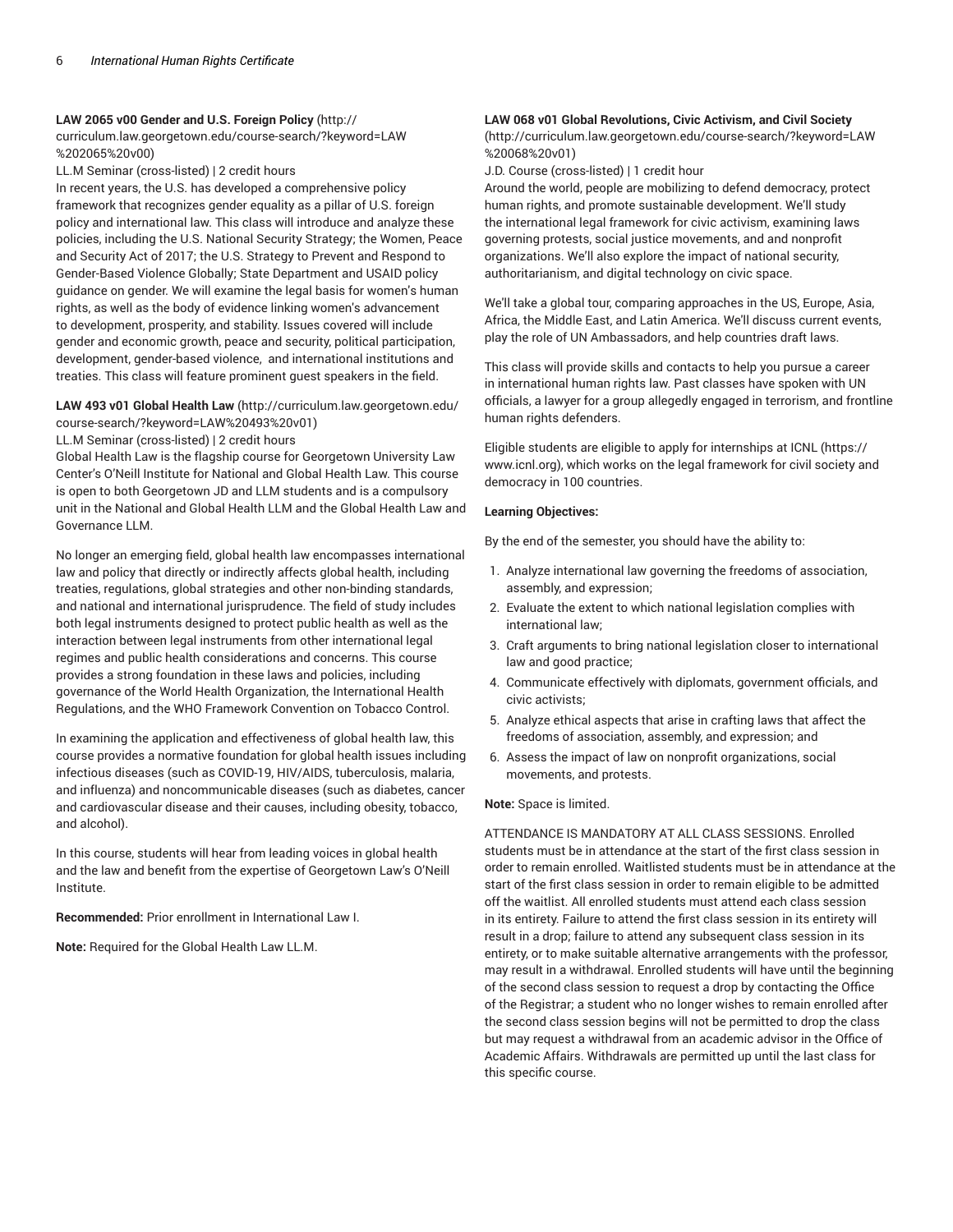# **LAW 034 v10 Human Rights Advocacy in Action Practicum** (http:// curriculum.law.georgetown.edu/course-search/?keyword=LAW %20034%20v10) (Project-Based Practicum) J.D. Practicum | 7 credit hours

#### **Course Overview**

How can lawyers advocate effectively for solutions to pressing human rights challenges?

This project-based practicum enlists students in tackling real-world human rights challenges and creates a learning environment that equips students to analyze a problem, assess the legal and policy situation, and propose and execute strategies for change.

Students in this practicum receive intensive instruction from law professors and subject matter experts on both the relevant human rights law as well as effective strategies and tactics for human rights advocacy. Professor Massimino has a distinguished record of human rights advocacy and led Human Rights First, one of the nation's leading human rights advocacy organizations, as president and CEO before coming to Georgetown Law. Michelle Liu is the Senior Dash-Muse Teaching Fellow and has supported partner NGOs in several countries to promote women's human rights through litigation and legislative reform. Together with their professors and fellow classmates, students collaborate on a project that supports the mission and objectives of a chosen NGO partner of the Human Rights Institute ("HRI"). This collaboration gives students a unique opportunity to conduct legal and factual research, craft legal solutions, and develop an advocacy campaign with real-world impact.

For the 2022-2023 academic year, the practicum will focus on justice and accountability of the Islamic State for their crimes of genocide and sexual violence against the Yazidi ethnic group in Iraq. HRI's partner is Nadia's Initiative, a Washington, DC-based NGO founded by Nobel Peace Prize laureate Nadia Murad.

The practicum is a **year-long** course and comprises three **mandatory** components: a two-hour weekly seminar, project-related teamwork performed in and outside of class, and a week-long field investigation (likely involving international travel) during Week One in January 2023.

#### **Seminar**

The seminar portion of the practicum will cover the substantive law and legal framework as it pertains to a particular human rights issue. For the upcoming year, students will learn about the international criminal law on genocide and sexual and gender-based violence, as well as the international and domestic legal avenues for justice, accountability, and claiming reparations. Students will also use seminar time to propose and assess what legal remedies may be appropriate and viable to address the human rights violation. Guest speakers with subject matter expertise may be invited to seminars to hold workshops and offer critique of student work. Finally, the seminar will also be the training ground for students to develop their critical thinking, public speaking, and persuasive writing skills through the formulation of a human rights advocacy campaign.

#### **Project Work**

Students will work in teams to complete a human rights project that furthers the mission of HRI's partner organization. Depending on the particulars of the project, students may engage in any or all of the following:

- conduct fact-based research on a human rights issue,
- learn about the international human rights framework pertaining to the issue,
- identify the legal gaps and barriers that are impeding justice, accountability, or the realization of human rights,
- assess viable remedies and solutions to addressing such legal gap or

# **LAW 1777 v00 Human Rights Advocacy: Lessons from the Campaign to End the Death Penalty and other Human Rights Campaigns** (http:// curriculum.law.georgetown.edu/course-search/?keyword=LAW %201777%20v00)

J.D. Seminar (cross-listed) | 2 credit hours

While the public tends to think about capital punishment in relation to a high court's ruling to prevent or allow an execution to go forward, the broader campaign to expose the flaws in the practice of capital punishment and to end the death penalty involves a complex interplay of strategies--federal and state legislative advocacy, strategic communications, and community organizing and litigation. Indeed, nearly every human rights challenge requires a combination strategy, with many moving parts that have different targets, different tactics, and require different skills. How does an advocate know which strategies are appropriate for which challenges? How can you best prepare for some of the thorniest, most entrenched challenges to human rights? What tools are available to you? And what if the combination of strategies creates ethical or other tensions? This course will explore the various ways in which litigation and policy advocacy can work together to bring about transformative change on complex and difficult human rights concerns. The discussion will be grounded in the long-term effort to end capital punishment in the United States and it will draw on lessons learned from other human rights campaigns.

This seminar will 1) introduce students to multidisciplinary campaigns for human rights and 2) explore how litigation and policy advocacy can be combined and leveraged to create opportunities to advance human rights. Students will explore the range of strategies and tactics available and learn when and how to deploy them.

At the end of the seminar, each student or team of students will have led fellow students through a logic model exercise, prepared a high level multidisciplinary strategy memorandum and led a mock coalition meeting to achieve alignment and engagement on their plan.

There is no textbook for the seminar. Readings will include legal, academic, and general articles and materials on the subjects being covered.

**Learning Objectives**: The primary objective of this course is for students to understand the range of disciplines and tools available to them to implement a successful campaign and to identify synergies that can be achieved between litigation; policy advocacy, strategic communications and organizing. Students completing the course will understand which strategies to use when and how to navigate the potential conflicts between them.

**Note:** The course will be enrolled via the waitlist process and is limited to 20 students. The waitlist for this course **will open at 5:15 pm ET on Monday, November 22, 2021**. Seats will be awarded in the waitlist run after 3 pm ET on Tuesday, November 23. Students who add their name to the waitlist between Monday, November 22, 5:15 pm ET – Tuesday, November 23, 2:55 pm ET, will be eligible for the first run of the waitlist for this course. Students who "win" a seat through the waitlist lottery will receive an email notification that includes the deadline for claiming the seat.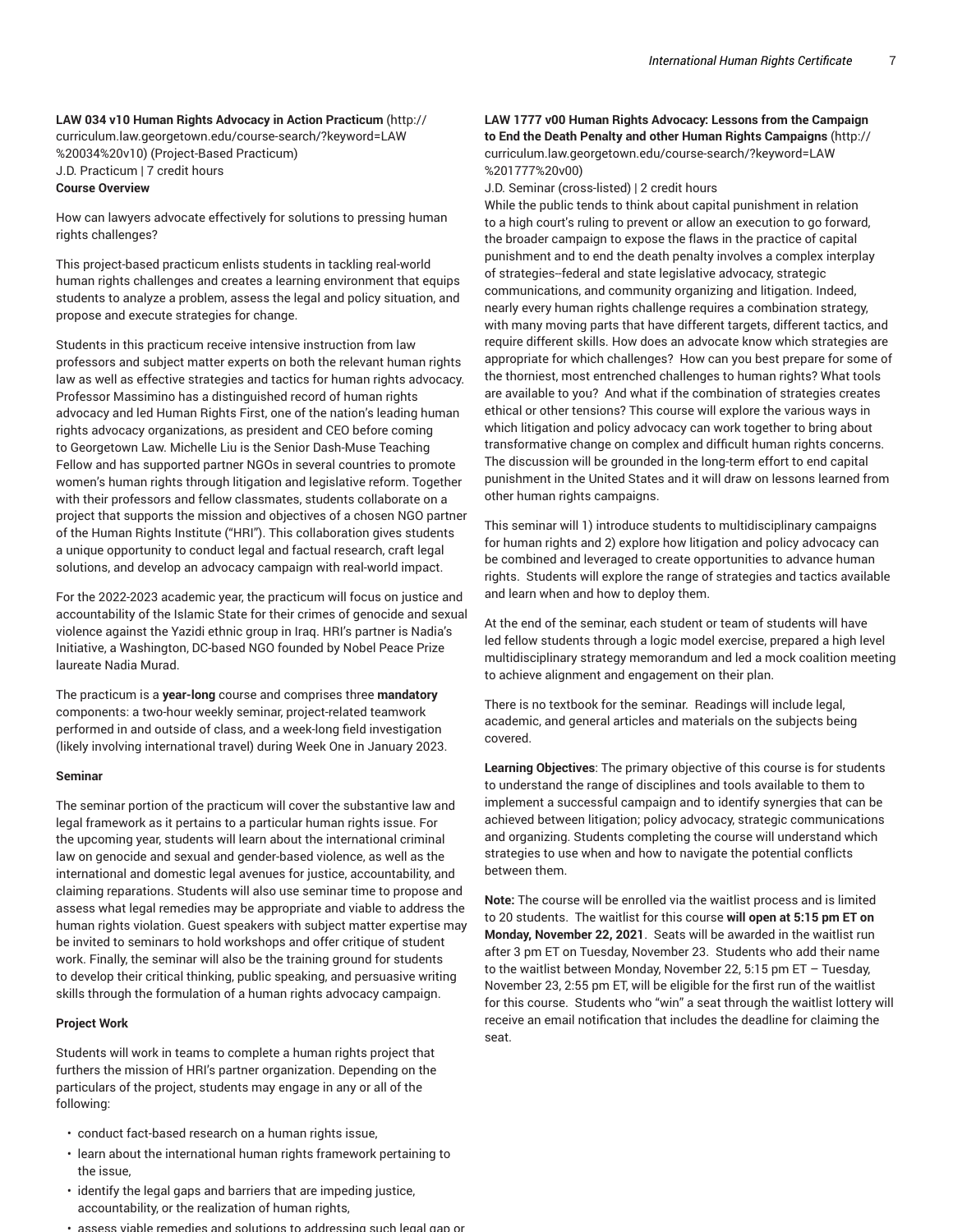# **LAW 1666 v00 Human Rights and Its Discontents Seminar** (http:// curriculum.law.georgetown.edu/course-search/?keyword=LAW %201666%20v00)

J.D. Seminar (cross-listed) | 3 credit hours

We live in an age of Human Rights. Human Rights, as law, discourse, institutional structure, activist organizations, subject activists and local constitutional expressions, can be considered *the* crowning achievement of Western humanist secular liberalism that has been able to universalize its dictates. And yet, especially since the 90s, critiques of human rights have compounded from those identified with the left of liberalism. Those critiques include: the socialist, the anti-imperialist, the democratic, the multiculturalist, the feminist, the libertarian and the anarchist. The critiques have been so powerful as to create a generalized sense of skepticism in the discourse of human rights within these quarters especially among an emergent generation of activists, scholars, and public intellectuals. Those critiques have been met by a counter critique by a new generation of human rights believers/activists. The bulk of the critique of the critique points to either an empirical evidence of the effectiveness of human rights discourse or to the internal incoherence of the critical claims.

# **LAW 2020 v00 Human Rights and the Inter-American System** (http://

curriculum.law.georgetown.edu/course-search/?keyword=LAW %202020%20v00)

LL.M Seminar (cross-listed) | 2 credit hours

This course will examine the Inter-American Human Rights System, its impact on the protection of the individual, the strengthening of democratic institutions and the rule of law in the Americas. The course will be divided in two parts. The first part of the course will examine the practice and procedure of the two main institutions of the Inter-American Human Rights System: The Inter-American Commission on Human Rights (IACHR) and the Inter-American Court on Human Rights (IACtHR); including a practical training that will enable students to engage in a lively interaction with the IACHR. The second part will examine the main developments of this regional system's jurisprudence. Specifically, in this part of the course there will be a discussion of the approaches of the Inter-American System with respect to impunity and transitional justice, freedom of expression, the rights of women, indigenous peoples' rights and the rights of Lesbian, Gay, Bisexual, Trans and Intersex persons. In this section of the course, we will also analyze U.S. engagement with the Inter-American System.

## Learning Objectives:

Through this course, students will acquire a strong substantive and practical understanding of the functioning, challenges and opportunities of the Inter-American Human Rights System and how it can be used to protect human rights in the Americas.

**Strongly Recommended:** Public International Law or International Human Rights Law

# **LAW 034 v09 Human Rights Fact-Finding** (http://

curriculum.law.georgetown.edu/course-search/?keyword=LAW %20034%20v09) (Project-Based Practicum) J.D. Practicum | 7 credit hours

This project-based practicum course will give students the unique opportunity to participate in the Human Rights Institute (HRI) Fact-Finding Project. Through this course, students will gain the substantive background and skills needed to carry out a human rights investigation from beginning to end. Each year, the HRI Fact-Finding Project has focused on a policy-relevant human rights issue, including migrants' rights, children's rights, LGBT rights, and the role of human rights in the global economy. In the fall, students will participate in a two-hour weekly seminar and carry out at least 5 hours per week of project work. Over Week One students will carry out a virtual fact-finding investigation. In the spring, students will participate in a two-hour seminar every other week and carry out an average of 10 hours of project work per week. Students work closely with the Professor and Dash-Muse Teaching Fellow in conceptualizing and implementing each step of the Project.

**SEMINAR:** In the fall, the seminar will cover the substantive law and policy relating to health and human rights of migrant and refugee populations, as well as human rights fact-finding skills and methodology. In the spring, seminar classes will meet every other week and focus on the production of a human rights fact-finding report. Seminar sessions will be designed to guide students through each step of the human rights fact-finding process, including project design, interviewing, and reporting writing.

**PROJECT WORK:** Students will research a human rights problem in depth, conduct extensive outreach and interviews on the subject, and draft a comprehensive report on their findings. In January 2021, during "Week One," the group will conduct interviews with victims or potential victims of human rights abuses and relevant stakeholders. The fact-finding investigation during the 2020-2021 academic year will be conducted virtually and take place from Monday, January 11 through Thursday, January 14, 2021 with a mandatory orientation on Friday, January 8, 2021. Students will be expected to work both independently and in teams.

**Prerequisite:** Prior or concurrent enrollment in International Law I: Introduction to International Law or International Human Rights Law no later than the Fall 2020 semester.

J.D. students must complete the required first-year program prior to enrolling in this course (part-time and interdivisional transfer students may enroll prior to completing Criminal Justice, Property, or their first-year elective).

**Mutually Excluded Courses:** Students may not concurrently enroll in this practicum course and a clinic or another practicum course. Students may concurrently enroll in this practicum course and an externship.

**Note:** This course is open to both J.D. and LL.M students.

This practicum course may be suitable for evening students with flexible work schedules. Interested evening students should contact current Dash-Muse Fellow Melissa Stewart (Melissa.Stewart@georgetown.edu) to discuss their particular situation. THIS COURSE REQUIRES HUMAN RIGHTS INSTITUTE PERMISSION TO ENROLL. J.D. student applications (comprised of a statement of interest, a resume, and a writing sample) are due by noon on Thursday, April 16, 2020. Admitted J.D. students will be informed of HRI's decision on their application before they are required to make a clinic decision on April 20, 2020. Selected students will be required to accept or decline an offer to join the project by COB on Monday, May 4, 2020. **J.D. students who have missed this deadline should contact Dash-Muse Fellow Melissa Stewart (Melissa.Stewart@georgetown.edu) to inquire whether seats are still available.** Selection criteria include but are not limited to: a demonstrated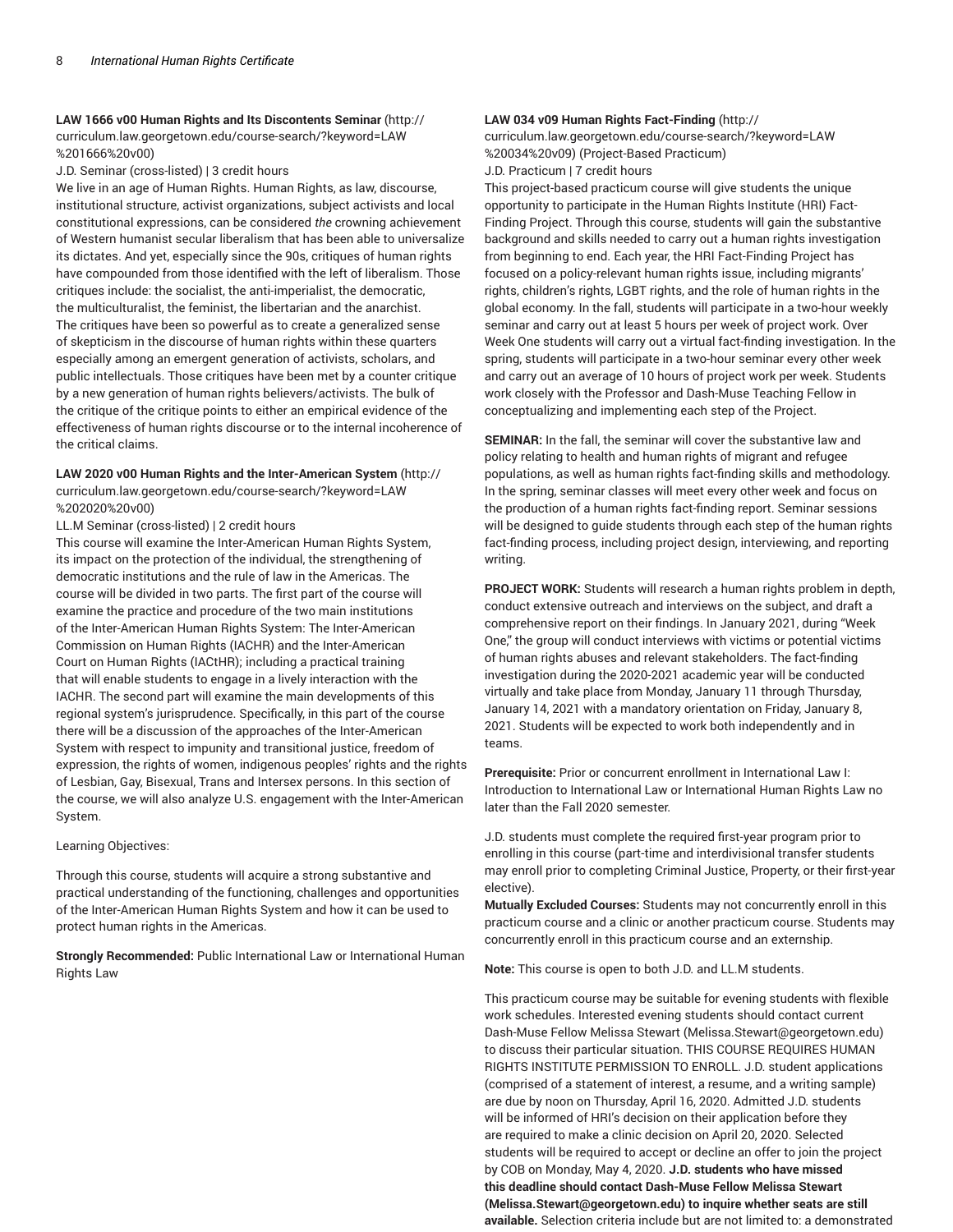#### **LAW 1286 v00 Human Trafficking and Modern Slavery in the 21st**

**Century: Legal Perspectives** (http://curriculum.law.georgetown.edu/ course-search/?keyword=LAW%201286%20v00)

J.D. Seminar (cross-listed) | 2 credit hours

Slavery has been a phenomenon that has existed since before written history, yet it is only in the last 200 years that efforts to abolish it have gained traction. Today, increasing mobility, global supply chains, and continued social discrimination have created the environment for ongoing human exploitation, even though the formal practice of chattel slavery, or the legal ownership of one human being by another, is illegal virtually everywhere. Indeed, some estimate that there are more slaves today than at any other time in human history. Most recently, efforts to eliminate severe forms of human exploitation are being made under the banner of ending human trafficking (or more formally, trafficking in persons).

This course will provide students an overview of the multiple legal perspectives on combating human trafficking and modern slavery. This will include the definitional tensions between different perspectives, alternative approaches to addressing severe human exploitation, and an overview of the current U.S. legal framework for eradicating human trafficking and modern slavery and its weaknesses. Attention will be paid to commonly recognized principles in human rights, criminal and labor law, but also in such areas as corporate responsibility and international humanitarian law. The class will use a range of materials, including international treaties, decisions of international and foreign tribunals, and more familiar U.S. statutory materials and legislative history (such as committee reports).

#### **Learning Objectives:**

At the conclusion of the class, students should be able to

- recognize many of the forms of and pervasive nature of human trafficking and modern slavery;
- identify risks of human trafficking and modern slavery in most areas of practice they may choose in the future; and
- have familiarity with emerging issues in the area of human trafficking and modern slavery.

**Recommended:** A prior course in public international law or international human rights.

**Mutually Excluded Courses:** Students may not receive credit for both this seminar and Human Trafficking in International and Transnational Law.

# **LAW 3041 v00 Human Trafficking in International and Transnational Law**

(http://curriculum.law.georgetown.edu/course-search/?keyword=LAW %203041%20v00)

LL.M Seminar (cross-listed) | 1 credit hour

Human Trafficking is a transnational crime and an international human rights violation. Different forms of human trafficking and the definition contained in article 3 of the Protocol to Prevent, Suppress and Punish Trafficking in Persons will be discussed. The course will focus on the international and transnational legal framework. It provides an analysis of Human Trafficking in International Human Rights Law (e.g. the 1949 Convention for the Suppression of the Traffic in Persons and of the Exploitation of the Prostitution of Others and the 1989 Convention on the Rights of the Child), Transnational Criminal Law (e.g. the Organized Crime Convention and the Trafficking Protocol) and International Criminal Law (e.g. trafficking in persons as a crime against humanity in the Rome Statute of the ICC). In particular, the course covers state responsibility for Human Trafficking and obligations to remedy.

**Mutually Excluded Courses:** Mutually Excluded Courses: Students may not receive credit for both this course and International Trafficking in Persons or the J.D. seminar, Human Trafficking and Modern Slavery in the 21st Century: Legal Perspectives.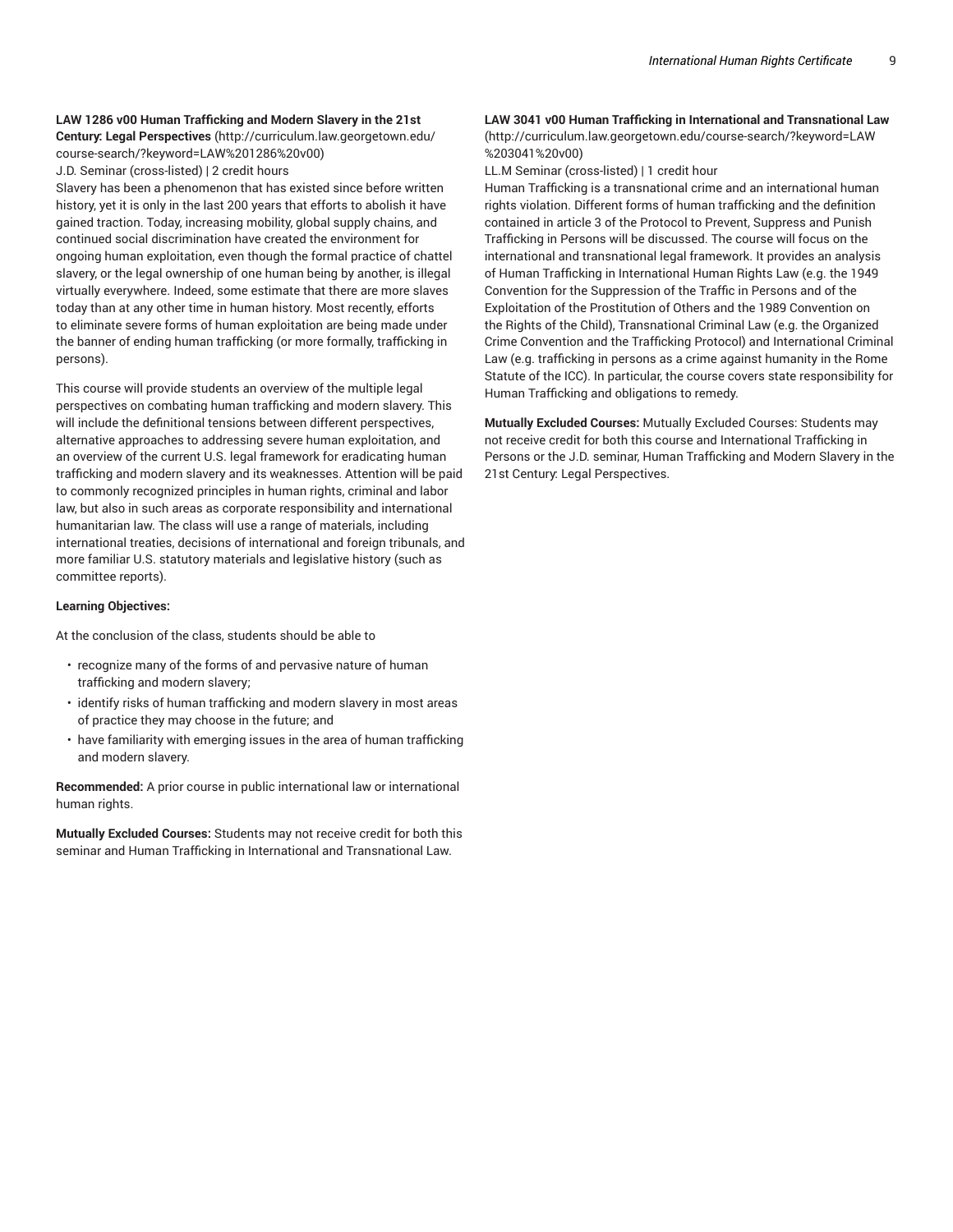#### **LAW 1672 v00 Human Trafficking: A Labor Approach** (http://

curriculum.law.georgetown.edu/course-search/?keyword=LAW %201672%20v00)

J.D. Seminar (cross-listed) | 1 credit hour

Human trafficking has attracted unprecedented attention in the past decade and has been subject to extensive academic inquiry. Despite this, the diverse legal instruments developed to combat human trafficking, as well as the large body of scholarship dedicated to its research, have generally come short in identifying, elucidating, and targeting the profound institutional structures that enable trafficking and that turn this phenomenon into one of the pressing moral and political challenges of today's global economy. Common anti-trafficking approaches focus on criminalization of trafficking, border controls, and ex-post measures to assist and protect the human rights of victims of trafficking. The assistance provided through these tools reaches an alarmingly small number of individuals, leaving the rest of the traffickers and trafficked population largely unaffected. In this seminar we will study, explore and develop a complementary anti-trafficking approach: a labor approach to human trafficking. The labor approach focuses on market inequalities between employers and employees, and seeks to devise ways to transform the bargaining playing field. Such transformations can occur through traditional unionization of workers or through other means that address structural causes of inequality and worker vulnerability such as regulation of recruiters, developing corporate responsibility to severe forms of exploitation, and guaranteeing rights of workers in labor sectors vulnerable to trafficking through protective legislation.

In this seminar students will be introduced to the legal concept of human trafficking in international law and the history that led to its current legal formulation, study the most common anti-trafficking approaches and best practices around the world, and focus on a labor responses to human trafficking. **It is important to note that the course will not focus solely on trafficking into the sex industry but rather will look at labor trafficking to various sectors.**

Students will be required to submit a research proposal in advance, actively participate in class, develop a research project and write a final seminar paper that builds on the theoretical tools and concepts acquired in the class.

**Note:** This course will meet on the following Tuesdays and Thursdays, 9:00-11:00 am: 9/24, 9/26, 10/1, 10/3, 10/8, 10/10, and 10/17.

# **LAW 037 v00 Immigration Law and Policy** (http://

curriculum.law.georgetown.edu/course-search/?keyword=LAW %20037%20v00)

J.D. Course (cross-listed) | 3 credit hours

This course will examine the U.S. immigration system through legal and policy perspectives. We will explore the source, scope and constitutional limits of congressional power to regulate immigration; the executive branch implementation of immigration legislation, particularly procedures for entry and removal, and the extent of, as well as constitutional constraints on, Presidential power; and the administrative and judicial review of executive branch action. Close attention will be paid to how membership laws and policies are established and implemented: What laws and policies govern U.S. citizenship? Who is eligible to become a legal immigrant? How are annual admissions numbers set? How and why are family and employment priorities created? How does the U.S. protect refugees? With respect to the arrival of unaccompanied children from abroad, we will consider the laws and policies that govern how the U.S. government treats them. Unauthorized migration will also be examined to understand why some migrants do not use the legal route into the U.S. and what laws and policies the U.S. has in place to deter such unlawful movements at the border and control unlawful presence in the interior. We will analyze the impact of the major 1996 immigration control legislation and its implementation, with particular attention to detention and removal. We will closely examine the role of the Justice Department's Immigration Courts, with special attention to access to justice issues. We will explore the extraordinary need for, and challenges of, immigration law reform, as well as the particular situation of the Dreamers, children without lawful immigration status brought to and raised in the United States by their parents. Finally, we will assess the various changes implemented by the Trump and Biden Administrations, particularly in connection with the treatment of asylum seekers at the U.S.-Mexico border, the resettlement of refugees from abroad, and the removal of unauthorized immigrants.

#### **LAW 037 v02 Immigration Law and Policy** (http://

curriculum.law.georgetown.edu/course-search/?keyword=LAW %20037%20v02)

LL.M Course (cross-listed) | 2 credit hours

This class will cover the constitutional and political framework for the U.S. Immigration System, enforcement and adjudication agencies, immigrants, nonimmigrants, removals and deportations, detention and bond, immigration hearings, judicial review, grounds for removal and inadmissibility, "crimmigration," immigration reform, "Chevron" deference, refugee and asylum status and other international protections. It will also include reading and analyzing major immigration cases like INS v. Cardoza-Fonseca, 480 U.S. 421 (1987) (well-founded fear) and Matter of Kasinga, 21 I&N Dec. 357 (BIA 1996) (female genital mutilation).

**Mutually Excluded Courses:** Students may not receive credit for both this course and National Security Law Through an Immigration Framework.

**Note:** Withdrawals are permitted up until the last class for this specific course.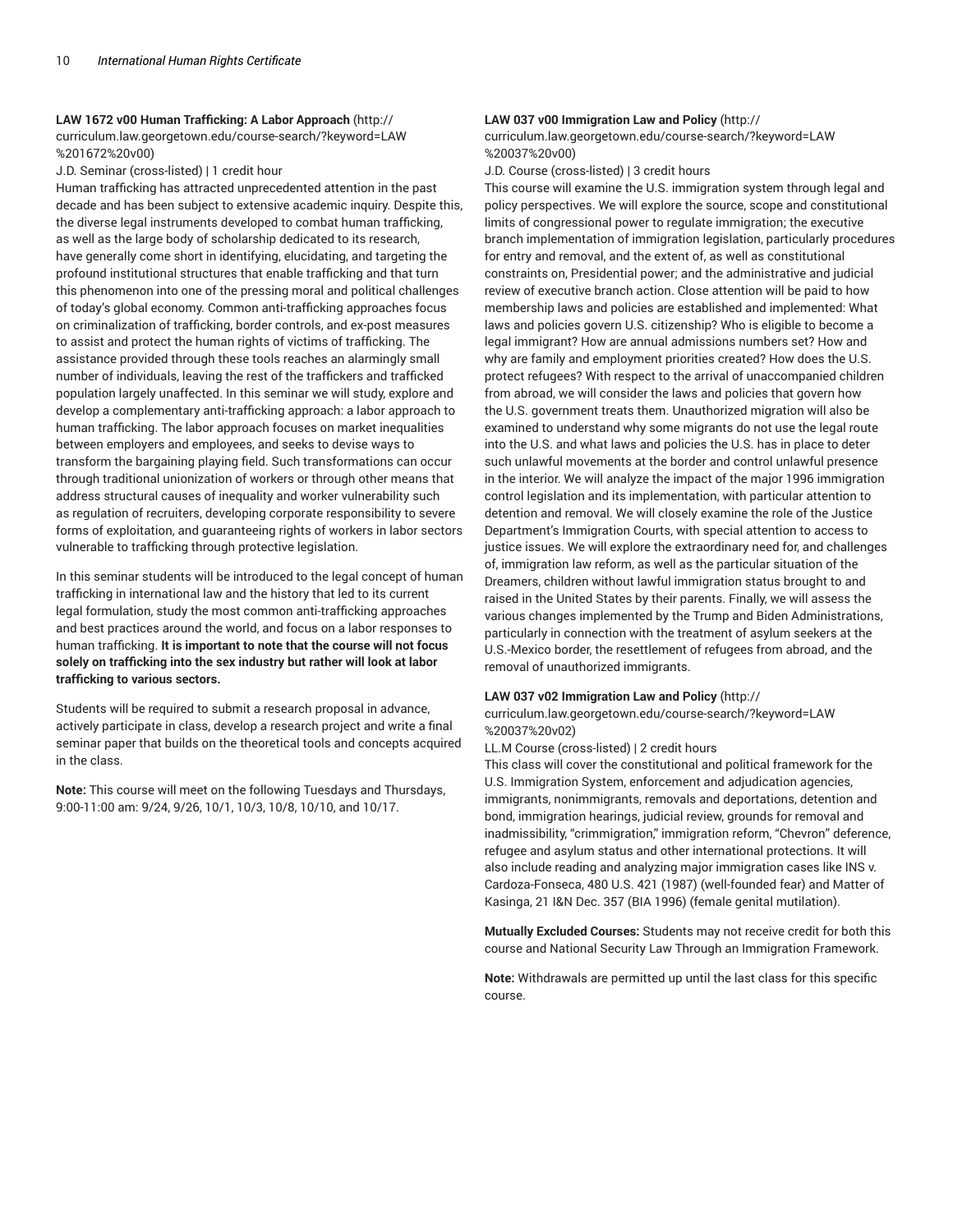# **LAW 939 v00 Immunity Under International Law** (http:// curriculum.law.georgetown.edu/course-search/?keyword=LAW

%20939%20v00)

LL.M Course (cross-listed) | 2 credit hours

The attempted extradition of Gen. Pinochet from the U.K. to Spain to account for torture and disappearances in Chile, a tragic car accident in Washington, D.C. in which a sixteen year old is killed by a Georgian diplomat, the alleged expropriation of your corporate client's investment interests by a foreign government, a civil lawsuit against President Mugabe of Zimbabwe during a visit to the U.S., a criminal case in Chicago against a foreign consular officer for aiding and abetting a fugitive -- such cases bring into sharp relief the operation of international immunities. This two-credit course aims to introduce students to the range of jurisdictional immunities recognized by international law and how they are implemented in domestic law. We will cover diplomatic and consular immunity, foreign sovereign (or foreign state) immunity, the immunities accorded to heads of state and government, and the special status of international organizations and their staff and member representatives, including the United Nations, its specialized agencies and individuals on special missions. Increasingly, practicing lawyers (especially those who represent governments and international organizations or who practice in places where embassies, consulates, missions and international institutions are located) need to be familiar with the reach of these rules and doctrines, and the exceptions thereto. Our focus will be on the practical application of the various international conventions, domestic statutes, and judicially crafted rules which define the law of international immunities.

**Prerequisite:** No prerequisites, but some familiarity with basic international law and the process of civil litigation is strongly recommended.

#### **Strongly Recommended:** Introduction to International Law

**Note:** Withdrawals are permitted up until the last class for this specific course.

# **LAW 3145 v00 Indigenous Health Law and Access to Health Care**

(http://curriculum.law.georgetown.edu/course-search/?keyword=LAW %203145%20v00)

LL.M Seminar (cross-listed) | 1 credit hour

Internationally the United Nations recognizes indigenous peoples and their special rights associated with identity and culture. Many countries have formal systems intended to support indigenous peoples with instruments of law, policy, and custom. This course will examine those international instruments, treaties, court cases, and Congressional acts to explore what it means for the Right to Health to exist, the ways that right is recognized among indigenous peoples, and major shortfalls in achieving equity through these paths. American Indians and Alaska Natives (AIAN) experience serious health disparities in key morbidity/ mortality indicators. AIANs are also a bell-weather subgroup in the US for unusual disease such as bubonic plague or the rapid dissemination of novel infectious disease such as happened among tribes in the covid-19 pandemic. In addition to risk and vulnerability that contribute to health disparities, sovereign nation status of the 573 federally recognized tribes in the US and the Indian Health Service that serves them are particular structures shown to mitigate despair and promote future well-being in remarkably difficult circumstances. There are unique laws, operations, and tensions that undergird these structures. Recent actions to strengthen treaty obligations and extend equity movements to indigenous peoples are gathering energy to address health and justice disparities.

This course focuses on the laws and systems foundational to access to care and health services for Indigenous peoples in the US. The course will include discussions on self-determination, sovereignty, funding, social determinants of health, inter-generational trauma and additional elements of Indigenous health law in the US and compare these to other Indigenous health systems particularly those in Canada, Australia and New Zealand.

The course is designed to provide practical skills for students interested in health equity and justice, Indigenous access to care, Indigenous health law, and policy implementation. The course illuminates, in particular, outcomes of shared American history and distinctive obligations, systems, and opportunities to address ethnic disparities.

## **Learning Objectives:**

By the end of this course, students will be able to:

- Identify and interpret relevant authorities and limitations that underpin Indigenous access to health care
- Identify and understand specific regulations, guidance, and laws applicable to providing health care to US tribal governments
- Gain knowledge on the right to self-determination
- Master vocabulary and terminology associated with Indigenous rights and health law
- Understand the linkage of national health systems to the United Nations including the UN Permanent Forum on Indigenous Issues; and UN Declaration on the Rights of Indigenous Peoples
- Compare and analyze legal instruments and structures from other countries, including New Zealand, Australia, and Canada with the United States

**Recommended:** Administrative Law; Federal Indian Law.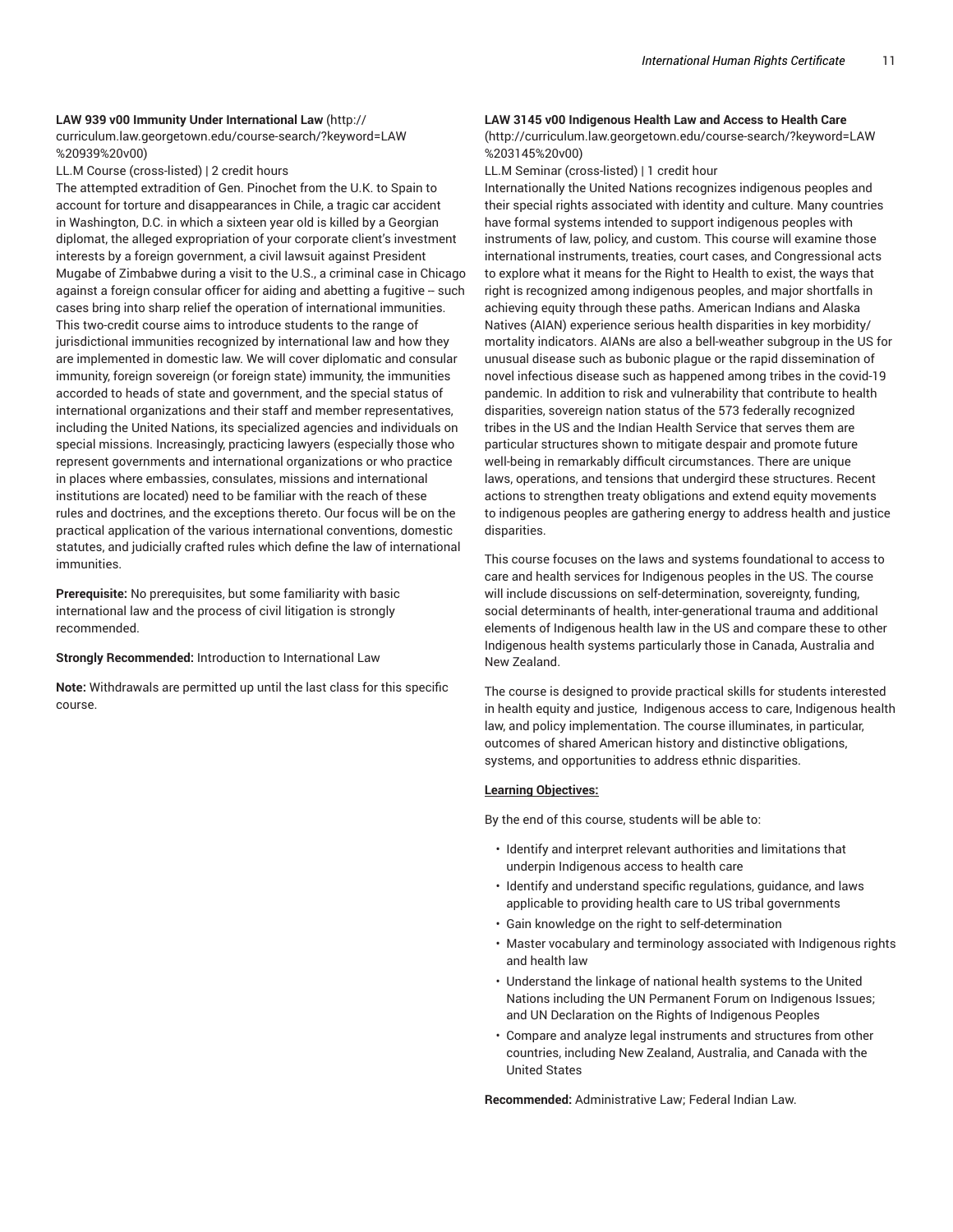#### **LAW 230 v00 International and Comparative Law on Women's Human**

**Rights** (http://curriculum.law.georgetown.edu/course-search/? keyword=LAW%20230%20v00)

J.D. Course (cross-listed) | 2 credit hours

In many parts of the world, women are discriminated against, abused, treated as property, and even murdered because they are women. But today, there is a substantial body of international and regional human rights law that can be used to change the national laws that permit these practices or fail to protect women against them. In addition, many countries have begun to give women equal rights in many fields. Thus, there is now a body of human rights and comparative law that advocates can use to advance equal human rights for women.

This course provides students with an overview of that law. It introduces them to the many forms of discrimination and violence women still face and teaches them about the major human rights treaties that can help women achieve equality with men. These include the Convention on the Elimination of All Forms of Discrimination against Women; the International Covenant on Civil and Political Rights; and the regional human rights treaties from Africa, the Americas, and Europe. Students study the work of the human rights bodies that measure state compliance with these treaties, including their guidelines and case law on issues affecting women. The course also examines comparative law on human rights issues such as sex-based discrimination in employment, inheritance, and family law rights, domestic violence and female genital mutilation, polygamy and its impact on women and children, and women's lack of reproductive rights.

National court decisions from countries in both common law and civil law jurisdictions show how courts are using international and regional human rights law to help resolve domestic law issues. As some issues pose difficult conflicts between women's right to equality with opposing assertions of religious and cultural rights to discriminate, the course also examines how human rights bodies resolve those conflicts and asks how they should be resolved.

**Note:** For J.D. Students: Students Enrolled in the International Women's Human Rights Clinic must take this course as a pre- or co-requisite, but it is also open to other J.D. students and to LL.M. students.

# **LAW 416 v02 International Courts and Tribunals: Theory and Practice**

(http://curriculum.law.georgetown.edu/course-search/?keyword=LAW %20416%20v02)

LL.M Seminar (cross-listed) | 2 credit hours

This course surveys existing international courts and tribunals. Over the semester, we will examine courts and tribunals with general jurisdiction (e.g., the International Court of Justice); courts and tribunals with specialized jurisdiction (e.g., the International Criminal Court, WTO, human rights tribunals, and investor-State tribunals); and claims tribunals and commissions (e.g., the Iran-United States Claims Tribunal and the United Nations Compensation Commission). The course seeks to provide a comparative understanding of the international adjudication system through readings and in-class exercises. General knowledge of public international law is required.

**Prerequisite:** Prior or concurrent enrollment in International Law I.

# **LAW 790 v01 International Criminal Law** (http://

curriculum.law.georgetown.edu/course-search/?keyword=LAW %20790%20v01)

LL.M Course (cross-listed) | 2 credit hours

Examines selected issues involving the application of criminal law to international activities and across national boundaries. The course covers both the procedural aspects of international cooperation in criminal matters (including extradition, cross-border investigations, mutual legal assistance, and recognition of foreign penal judgments) as well as the developing substantive international law (e.g., war crimes, crimes against humanity, genocide, cybercrime, and trafficking in drugs, people and firearms). Particular attention is paid to the question of jurisdiction over criminal activities at the international level, in the context of activities such as money laundering, organized crime, and computer crime, including the reach of Constitutional protections to investigations and law enforcement activities overseas. Addresses the structure, jurisdiction, and jurisprudence of the ad hoc criminal tribunals for the former Yugoslavia and Rwanda and the statute and rules of evidence and procedure of the International Criminal Court.

**Recommended:** Criminal Law, Conflict of Laws: Choice of Law (or the equivalent Conflict of Laws: Choice of Law (International Focus)); International Law I: Introduction to International Law.

**Mutually Excluded Courses:** Students may not receive credit for both this course and the J.D. course with the same title; the J.D. first year elective, Criminal Law Across Borders; or the J.D. seminar International Criminal Law Seminar: Tribunals and Crimes; or the J.D. course International Humanitarian Law; or the J.D. course International Criminal Courts.

# **LAW 3132 v00 International Development, Humanitarian Assistance and Global Health** (http://curriculum.law.georgetown.edu/course-search/? keyword=LAW%203132%20v00)

LL.M Seminar (cross-listed) | 2 credit hours

The course provides an overview of the international and domestic legal and policy framework applicable to the delivery of foreign assistance and global health for the following: bilateral development partners, international/multilateral institutions, and recipient countries; nongovernmental and civil society organizations; and private sector actors.

By the end of this course, students will be able to:

- Identify and interpret the key relevant documents that define whether and how to provide different types of foreign assistance (including foreign assistance statutes and regulations, annual appropriations, bilateral treaties, and international treaties).
- Predict and explain policy decisions based on knowledge of areas of government discretion and restrictions.
- Identify and outline potential options to implement foreign assistance, global health and other projects based on knowledge of cross-cutting, generally applicable rules.
- Identify what you would need to know and the resources an organization will need in order to implement a project in response to a newly identified humanitarian aid or global health crisis or foreign assistance challenge.
- Differentiate between ideals and goals that are achievable under the relevant legal and regulatory framework from activities that are restricted or prohibited.
- Express the values or rationales that most influence or shape your interest in this field and how they inform your ability to assess the likelihood of success of an assistance activity.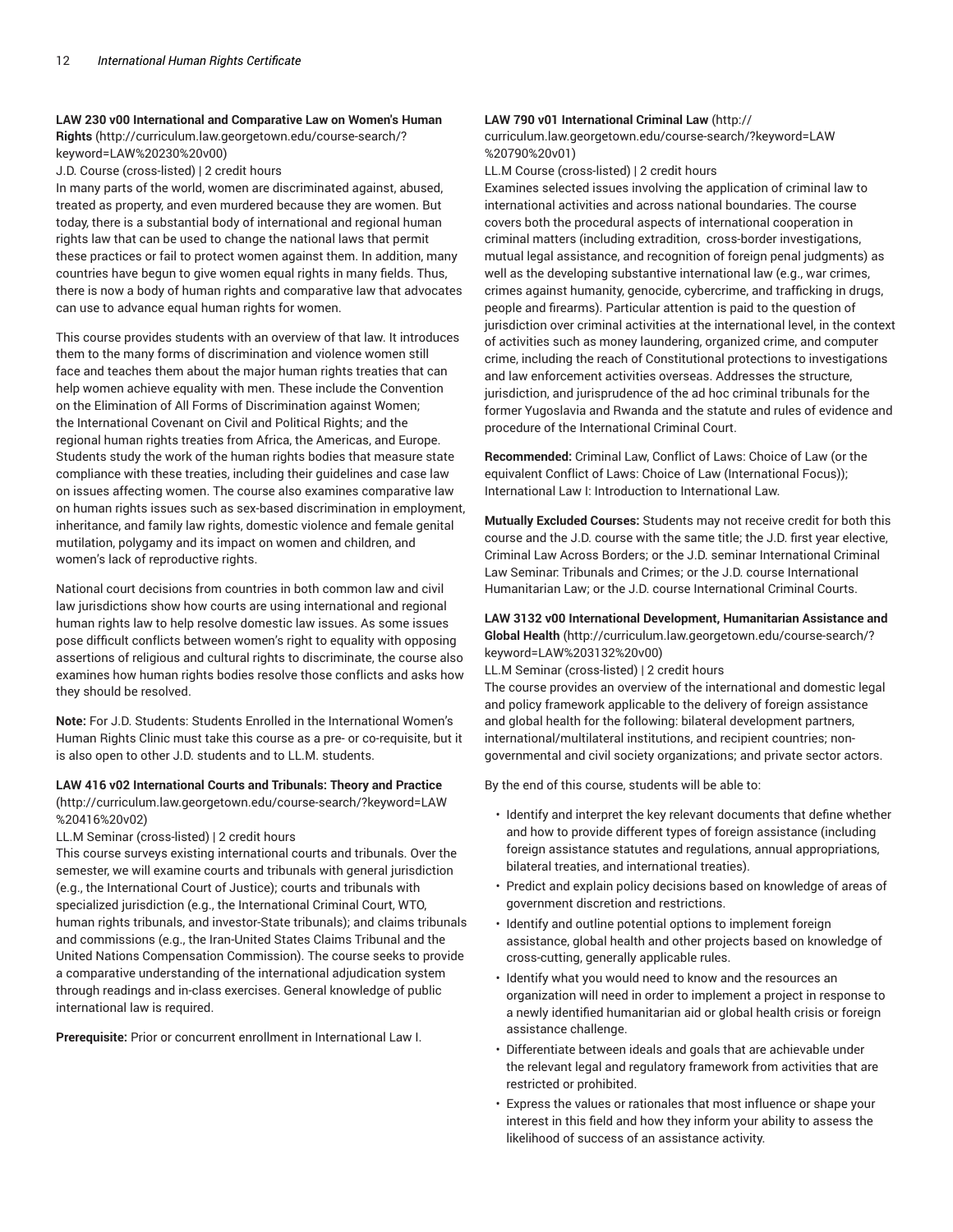## **LAW 145 v00 International Environmental Law** (http://

curriculum.law.georgetown.edu/course-search/?keyword=LAW %20145%20v00)

J.D. Course (cross-listed) | 3 credit hours

The course focuses on international law applicable to the leading environmental and natural resource issues. It provides a framework for identifying and addressing the legal issues, links international law with relevant national laws, and focuses on ways to strengthen compliance with international obligations. The course covers climate change, ozone depletion, transboundary pollution and hazardous waste disposal; natural resource issues of fresh water (both surface and ground water), marine resources, and biodiversity; the links between human rights and environment and between environment and trade; and the financing of sustainable development. Special attention is given to cutting edge issues, such as synthetic biology and climate intervention.

Learning goals for this course: To enable students to become effective counsel, litigators, negotiators, arbitrators, judges, or legal advisors on a broad range of international environmental and natural resource problems; to understand international negotiations; and to be able to apply legal concepts developed in the course within different national settings for implementing international law.

#### **LAW 227 v04 International Human Rights** (http://

curriculum.law.georgetown.edu/course-search/?keyword=LAW %20227%20v04)

J.D. Course (cross-listed) | 3 credit hours

This course examines the law, institutions, and advocacy strategies designed to protect international human rights. We will analyze civil and political rights and economic and social rights, as well as international humanitarian law, and explore key enforcement mechanisms at the national, regional, and international levels. The evolving role of NGOs and civil society actors in advancing human rights, and the responsibility of corporations, will also be examined. Both progress and enduring challenges in making human rights real "on the ground" will be a focus of this course, together with the need for effective enactment of legal standards, enforcement of those standards, and empowerment of affected communities. Current legal issues and strategies concerning climate change and human rights will also be highlighted.

**Recommended:** International Law I: Introduction to International Law.

**Mutually Excluded Courses:** Students may not receive credit for both this course and the graduate course, International Human Rights Law.

#### **LAW 814 v00 International Human Rights Law** (http://

curriculum.law.georgetown.edu/course-search/?keyword=LAW %20814%20v00)

LL.M Course (cross-listed) | 3 credit hours

This course provides an intensive survey of international human rights law and practice, with a principal focus on interpretation and implementation of human rights obligations, commitments, and norms in the practice of states. The course has three main components: in the first unit, we examine the development of the substantive law of human rights and its sources (including treaties, customary international law, and non-binding international instruments). In the second unit, we examine implementation of international human rights in the international, regional, and domestic systems, focusing on UN organs such as the Human Rights Council and treaty bodies as well as regional systems such as the European and Inter-American Courts of Human Rights. Finally, in the third unit we look at the application of the substantive law and implementation mechanisms in the context of current issues in international human rights, including in the context of atrocities, and the refugee crisis. The course highlights selected contemporary ethical problems in international human rights law such as genocide, crimes against humanity, and torture; application of human rights obligations, commitments, and norms to non-state actors (including corporations); positive duties on states to protect individuals from abuses by nonstate actors; universality of human rights and cultural relativism; and the need to protect human rights while countering terorism, including issues relevant to U.S. law and practice. Along the way we examine issues related to international immunities, impunity, human rights litigation under the U.S. Alien Tort Claims Act and Torture Victim Protection Act, and international criminal tribunals.

**Recommended:** International Law I: Introduction to International Law.

**Mutually Excluded Courses:** Students may not receive credit for both this course and International Human Rights Law, or the J.D. course, International Human Rights.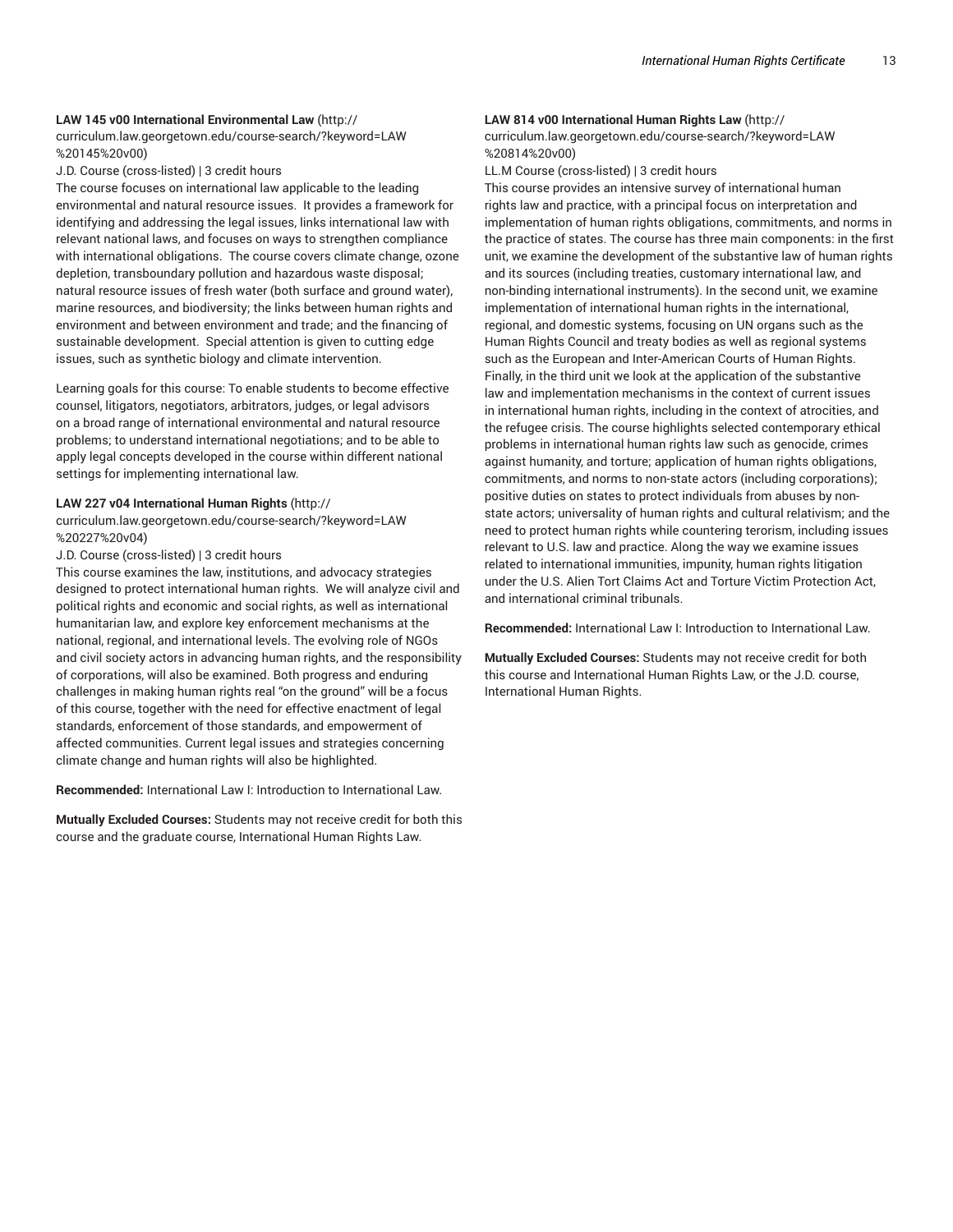#### **LAW 814 v02 International Human Rights Law** (http://

curriculum.law.georgetown.edu/course-search/?keyword=LAW %20814%20v02)

LL.M Course (cross-listed) | 3 credit hours

How can the international legal system address some of human kind's greatest weaknesses? This course provides an intensive survey of modern international human rights law and the legal institutions and systems of oversight that support it. Through a mixture of lecture and class discussion, we will look at how and why these mechanisms developed, and critically analyze how they -- as well as States, non-State actors, and individuals -- succeed or fail in practice to promote and protect human rights at the international, regional, and domestic levels. We will cover the foundations of the modern system including the International Bill of Human Rights and the Geneva Conventions, as well as subsequent developments including treaties and declarations regulating the use of certain weapons, prohibiting torture, protecting the rights of persons with disabilities, protecting refugees, promoting the rights of indigenous peoples, eliminating racial discrimination and discrimination against women, and establishing the international criminal court. We will also look at how "soft law" has developed to address emerging human rights-related fields such as corporate social responsibility and data privacy protection. Highlighting contemporary issues in international human rights, we will ultimately ask ourselves how current international human rights mechanisms can address today's conflicts, including refugee crises, natural resource disputes, and international campaigns against terrorism.

**Recommended:** Prior enrollment in International Law I: Introduction to International Law (or equivalent).

**Mutually Excluded Courses:** Students may not receive credit for both this course and International Human Rights Law and Practice.

**Note:** Students may not withdraw from this class after the add/drop period ends without the permission of the professor.

## **LAW 1231 v00 International Law Seminar: Poverty Reduction and Accountability** (http://curriculum.law.georgetown.edu/course-search/? keyword=LAW%201231%20v00)

J.D. Seminar (cross-listed) | 2 credit hours

This seminar examines efforts to reduce poverty in countries and problems of accountability in doing so, whether in international institutions, national institutions, or the private sector. Considers various approaches to accountability. Covers issues of compliance, good governance, human rights, corruption, environmental sustainability, and experience with various accountability mechanisms in international institutions. Includes two simulations in which students must address accountability issues.

Learning goals for this course: To understand the difficulties of reducing poverty within countries and the legal issues associated with bringing accountability to doing so. Students should be able to develop insights that can be applied in both the public and private sectors.

**Recommended:** A basic course in public international law.

# **LAW 761 v03 International Law, Human Rights & Fighting Impunity**

(http://curriculum.law.georgetown.edu/course-search/?keyword=LAW %20761%20v03)

LL.M Seminar (cross-listed) | 1 credit hour

This course will explore the global fight against impunity -- specifically, as it pertains to curbing war crimes, human rights violations, grand corruption and looted antiquities -- through class discussions, lectures and guest speakers with personal experience in fighting the impunity that is so often associated with war crimes and economic crimes. It is based on the premise that those that are willing to slaughter thousands of innocents, are also willing to steal millions of dollars and loot our collective cultural heritage – and that the fight against impunity includes both war crimes and economic crimes (and often, the international trend to focus on the former, ignores the domestic interest in prosecuting the latter). Over the semester, students in a seminar-size class will be exposed to the basics of international criminal law, international human rights law and international economic crimes, as well how the fight against impunity impacts national security and foreign policy issues. The class will focus on issues related to war crimes, crimes against humanity, and genocide, as well as the recent global efforts to fight grand corruption and recover looted assets and antiquities, including UN Convention Against Corruption and the new UN-World Bank Stolen Asset Recovery (StAR) Initiative. Students will be allowed to write a paper of their choice regarding international law and the fight against impunity. Class grades will be a combination between class participation (40%) and a seminar paper (60%). Required readings (cases, statutes, articles, book excerpts, on-line treaties, etc.) will be illuminated by lecture and discussion from a professor with first-hand experience in the global fight against impunity through his personal experience with the Slobodan Milosevic, Saddam Hussein and Omar al-Bashir matters, as well his background with the UN war crimes tribunal, the White House, the Pentagon, and the World Bank's StAR Initiative, and helping recover stolen assets on behalf of various governments. In order to take advantage of Georgetown's unique position in the intersection of law, politics, and international affairs, the course will feature high-profile guest speakers who will highlight their own personal efforts to fight impunity and how such international efforts impact national security and foreign policy matters.

**Prerequisite:** International Law I or equivalent.

**Note:** ATTENDANCE IS MANDATORY AT ALL CLASS SESSIONS. Enrolled students must be in attendance at the start of the first class session in order to remain enrolled. Waitlisted students must be in attendance at the start of the first class session in order to remain eligible to be admitted off the waitlist. All enrolled students must attend each class session in its entirety. Failure to attend the first class session in its entirety will result in a drop; failure to attend any subsequent class session in its entirety may result in a withdrawal.

Enrolled students will have until the beginning of the second class session to request a drop by contacting the Office of the Registrar; a student who no longer wishes to remain enrolled after the second class session begins will not be permitted to drop the class but may request a withdrawal from an academic advisor in the Office of Academic Affairs. Withdrawals are permitted up until the last class for this specific course.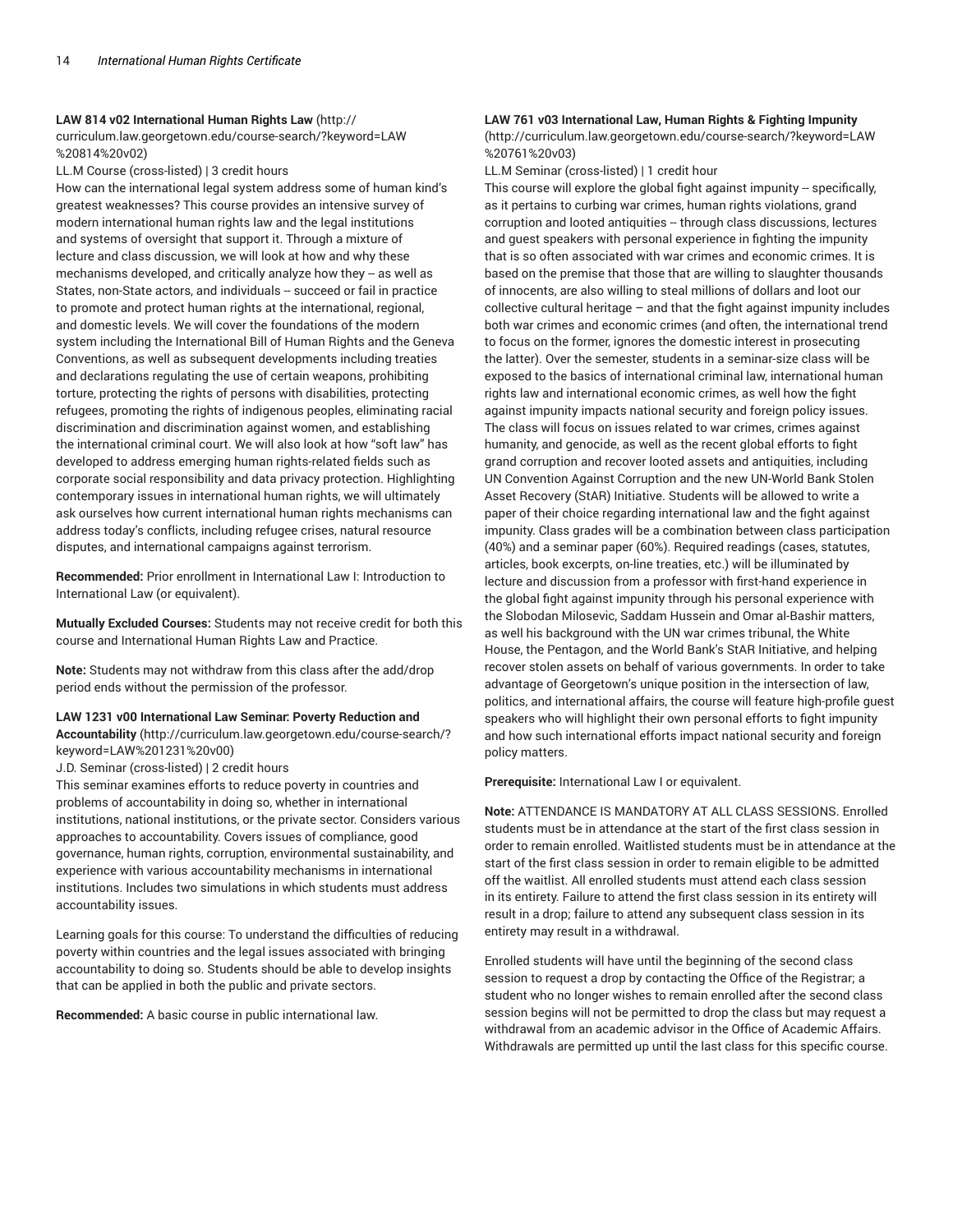# **LAW 076 v00 International Migration and Development** (http://

curriculum.law.georgetown.edu/course-search/?keyword=LAW %20076%20v00)

J.D. Seminar (cross-listed) | 3 credit hours

This course is for students who are interested in acquiring a broader knowledge and a better understanding of research related to international migration and development. Topics covered include: past, present and anticipated future trends in international migration, including the various factors (e.g., economic, social, political) that influence population movements; elements of the normative and legal frameworks upon which migration policies may be based; relationships between international migration and economic development, economic growth and economic competitiveness, poverty alleviation, social networks and social support systems, national and international security, transnational organized crime, and human rights, among other issues; and institutional arrangements that enhance international cooperation to promote safe and orderly migration.

#### **Learning Objectives:**

This course offers an overview of the theoretical debates in the field of international migration and the empirical data upon which these debates hinge. Upon completion of this course, students should be able to:

- 1. Describe recent trends in migration at national, regional and global levels;
- 2. Compare theories of international migration from different disciplinary perspectives and different units of analysis (e.g., individual, household, national, global), identifying the advantages and disadvantages of each;
- 3. Analyze the usefulness of current international legal frameworks in defining the rights of migrants and states' responsibilities to protect those rights;
- 4. Assess the economic and social impacts of migration on both origin and host societies;
- 5. Understand and analyze the concept of "brain drain" in describing high-skilled migration;
- 6. Understand and analyze the concept of "social remittances";
- 7. Compare processes of immigrant integration;
- 8. Understand the ways in which smuggling and trafficking undermine international migration;
- 9. Understand the ways in which climate change and development projects contribute to migration; and
- 10. Understand the various mechanisms for managing international migration.

Students should also be able to:

- 1. Demonstrate critical thinking, research and writing skills;
- 2. Evaluate empirical evidence; and
- 3. Articulate and defend findings (real or proposed) from their research papers

**Note:** Priority is given to students fulfilling the requirements of the Certificate in Refugees and Humanitarian Emergencies and to students enrolled in the Certificate Program in International Human Rights Law.

See the schedule of courses on the Main Campus Registrar's website (http://registrar.georgetown.edu) for room assignments. Law Center students may register only through the Law Center's registration system. This seminar requires a paper. J.D. students must register for the 3 credit WR section of the seminar (LAWJ-076-09) if they wish to write a paper fulfilling the Upperclass Legal Writing Requirement.

#### **LAW 3006 v00 International Right to Health** (http://

curriculum.law.georgetown.edu/course-search/?keyword=LAW %203006%20v00)

LL.M Course (cross-listed) | 2 credit hours

The course provides an introduction to the human right to health and its implementation in a few hot topic issues. Issues covered will include criminalization of drug use and sexual and reproductive health, vulnerable groups, HIV/AIDS, the intellectual property regime and access to medicines, and a critique of the current framework and the challenges that impede the realization of the human right.

**Recommended:** Introductory course in public international law or human rights, introduction to public international law and/or introduction to human rights

**Note:** ATTENDANCE IS MANDATORY AT ALL CLASS SESSIONS. Enrolled students must be in attendance at the start of the first class session in order to remain enrolled. Waitlisted students must be in attendance at the start of the first class session in order to remain eligible to be admitted off the waitlist. All enrolled students must attend each class session in its entirety. Failure to attend the first class session in its entirety will result in a drop; failure to attend any subsequent class session in its entirety may result in a withdrawal.

Enrolled students will have until the beginning of the second class session to request a drop by contacting the Office of the Registrar; a student who no longer wishes to remain enrolled after the second class session begins will not be permitted to drop the class but may request a withdrawal from an academic advisor in the Office of Academic Affairs. Withdrawals are permitted up until the last class for this specific course.

# **LAW 1767 v00 Intro to Humanitarian Crises** (http://

curriculum.law.georgetown.edu/course-search/?keyword=LAW %201767%20v00)

J.D. Seminar (cross-listed) | 3 credit hours

This course provides an overview of major principles, theories, operational concerns, and public policy issues related to complex humanitarian emergencies. The course highlights selected contemporary crises, examining causes and consequences of these emergencies. Examples include Ukraine, Sudan, Democratic Republic of Congo, Syria, Venezuela, Yemen, Myanmar and others. A particular focus is the role of humanitarian issues in foreign policy and international relations.

**Note:** This course is cross-listed with the School of Foreign Service and meets on the main campus. Main campus classes run Wednesday, August 24 through Tuesday, December 6, 2022. Be aware this course may run on a different calendar than the Law Center during weeks where there is a holiday. Please take this into consideration when creating your schedule so that you have flexibility to attend the class on a different day, but at the same time.

See the schedule of courses on the Main Campus Registrar's website (https://registrar.georgetown.edu/scheduling) for room assignments. Law Center students may register only through the Law Center's registration system. This seminar requires a paper. J.D. students must register for the 3 credit WR section of the seminar (LAWJ-1767-09) if they wish to write a paper fulfilling the Upperclass Legal Writing Requirement. The WR section is open to J.D. students only and non-degree students may not enroll.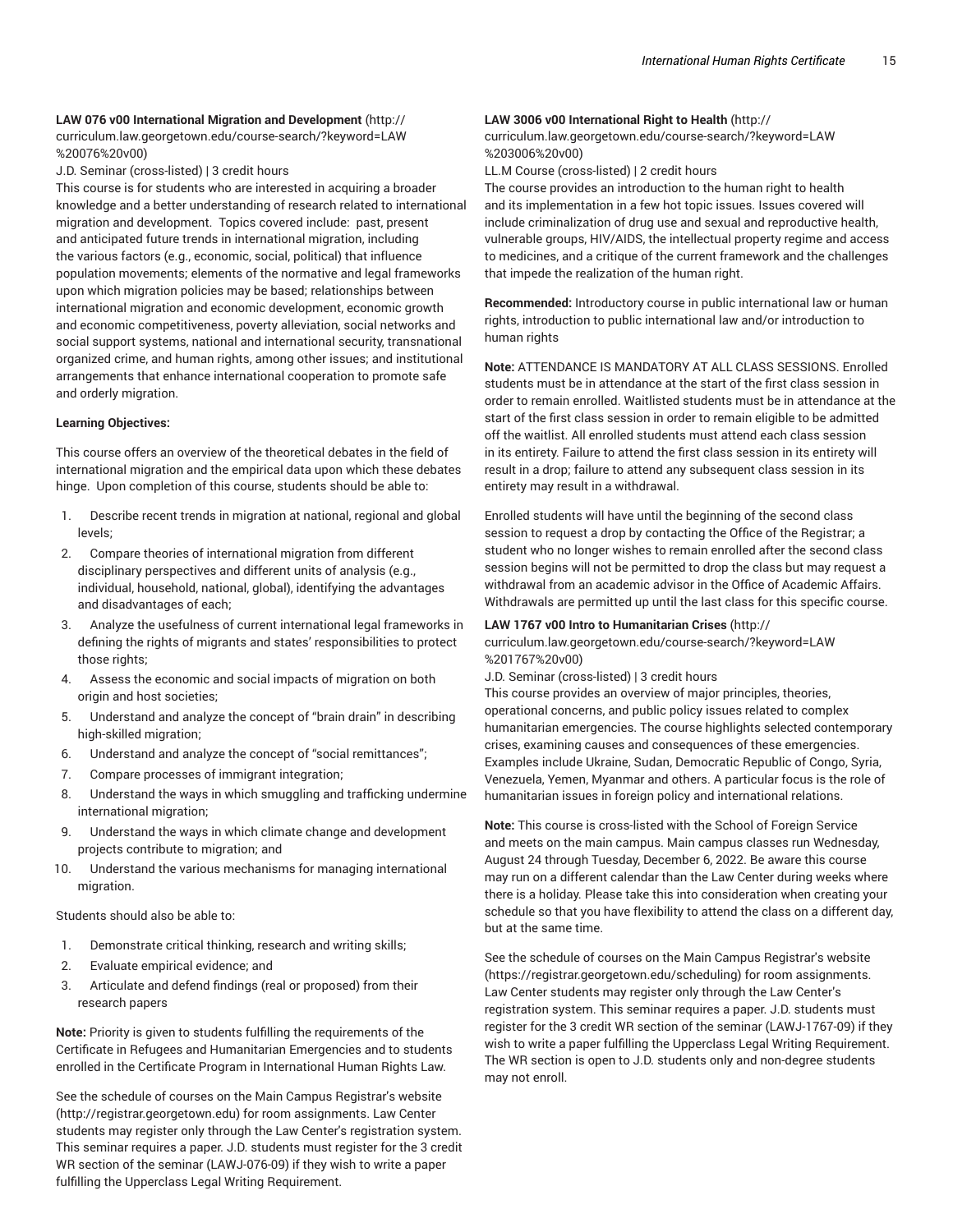# **LAW 414 v02 Israel/Palestine Conflict: Legal Issues Seminar** (http:// curriculum.law.georgetown.edu/course-search/?keyword=LAW %20414%20v02)

LL.M Seminar (cross-listed) | 3 credit hours

In this class we will examine a wide variety of legal issues raised in the various stages of conflict in Israel/Palestine. These will be evenly divided between issues arising inside Israel proper and issues arising with respect to the Occupied Territories. For each issue, there will be some background readings and then presentation of opposing legal positions, often with a U.S. case to give a comparative perspective. Issues covered will involve Israeli civil and constitutional law and international law; areas will include local government, land, water, education, and taxation, as well as more familiar issues around the legality of the occupation and its military framework. Two classes will be devoted to the legal analysis of violent resistance and terrorism.

#### **LAW 1334 v00 Justice and Accountability for International Atrocity Crimes: Bridging Theory and Practice Seminar** (http://

curriculum.law.georgetown.edu/course-search/?keyword=LAW %201334%20v00)

J.D. Seminar (cross-listed) | 2-3 credit hours

This seminar examines both progress and ongoing challenges in seeking meaningful justice and accountability for serious international crimes, including crimes against humanity, genocide, and war crimes. We'll begin with an overview of the challenges of effective atrocity prevention and an examination of fundamental developments over the last few decades establishing international and hybrid criminal tribunals and other mechanisms of transitional justice, including truth and reconciliation commissions. Building on this foundation, and drawing upon legal scholarship, social science research, and country case studies, we will then explore a range of responses to key justice challenges recurring in a number of countries emerging from conflict. These challenges include: (1) the often complicated relationship between peace processes and justice initiatives; (2) the question of whose justice goals are being pursued and how national, regional, and international stakeholders interact in such efforts; and (3) the complexities of building enduring justice on the ground through meaningful domestic rule of law reform, outreach, cultural engagement, and other means. Students will write a substantial seminar paper within the subject matter scope of the seminar.

**Note:** This seminar requires a paper. J.D. students must register for the 3 credit section of the seminar if they wish to write a paper fulfilling the Upperclass Legal Writing Requirement. The paper requirements of the 2 credit section will not fulfill the J.D. Upperclass Legal Writing Requirement.

# **LAW 1658 v00 Law and Philosophy: Hannah Arendt: Evil, Human Rights,**

**and Law** (http://curriculum.law.georgetown.edu/course-search/? keyword=LAW%201658%20v00)

J.D. Seminar (cross-listed) | 3 credit hours

This seminar will focus on Hannah Arendt, one of the 20th century's great political philosophers. Arendt is best known for the phrase "banality of evil," which she coined to describe ordinary people who participate in extraordinary evils. Her questions about how the law should respond to radical evil are central to modern international criminal law. Arendt's writings also include penetrating discussions of nationalism, human rights, personal responsibility under dictatorship, moral judgment, and the nature of political action. A stateless person herself for almost 20 years after she fled Hitler's Germany, Arendt was one of the first philosophers to analyze the plight refugees. Above all, Arendt was interested in how freedom and pluralism can be preserved in "dark times," her name for periods of crisis when politics and morality both seem in danger of collapse.

The seminar will focus on Arendt's writings, but students will be encouraged to link them to current issues, both in class and in their seminar papers. We will explore both the strengths and weaknesses of Arendt's ideas. Readings will include *The Origins of Totalitarianism*, *Eichmann in Jerusalem*, *Responsibility and Judgment*, selections from Arendt's other books and correspondence, and writing by other relevant philosophers.

A background in philosophy or political theory is not a prerequisite for this seminar; a willingness to engage with philosophical ideas is essential.

**LAW 936 v02 Law of War** (http://curriculum.law.georgetown.edu/coursesearch/?keyword=LAW%20936%20v02)

LL.M Course (cross-listed) | 2 credit hours

Surveys the law of armed conflict (LOAC) and customary international law as applied by the United States in warfare. From where does LOAC arise? What is a war crime – and who decides? What is "unnecessary suffering," and what drives that legal determination? When does LOAC apply and what role do other rules of law, such as domestic U.S. law and International Human Rights Law play in regulating the conduct of armed conflict? Does it cover non-state actors? What are U.S. LOAC obligations, and how are they enforced? How does one distinguish illegal combatants from prisoners of war? Where do military commissions come from, and who may be tried by them? Could the atomic bombing of Nagasaki have been a war crime? Can a superior's order constitute a defense to war crime charges? What is the U.S. position in regard to laser weapons? Land mines? Non-lethal weapons? Torture? Rendition? Reprisals? The assassination of enemy commanders? What is an illegal order, and what should a soldier do if she receives one? How may battlefield war crimes be prosecuted? Our inquiry will focus on the law applicable to the conduct of U.S. military operations in past and current conflicts, whether or not they be declared, whether they be internal or international. Although primarily focused on the law of land warfare, the law of air and naval warfare, as well as space and information warfare, will be considered.

#### Learning objectives:

To gain a firm understanding of the law of armed conflict and to consider, through discussion of practical exercise from the textbook, how the law is applied in an operational context.

**Mutually Excluded Courses:** Students may not receive credit for both this seminar and Law of War, the International Law of Armed Conflict Seminar or War Crimes and Prosecutions.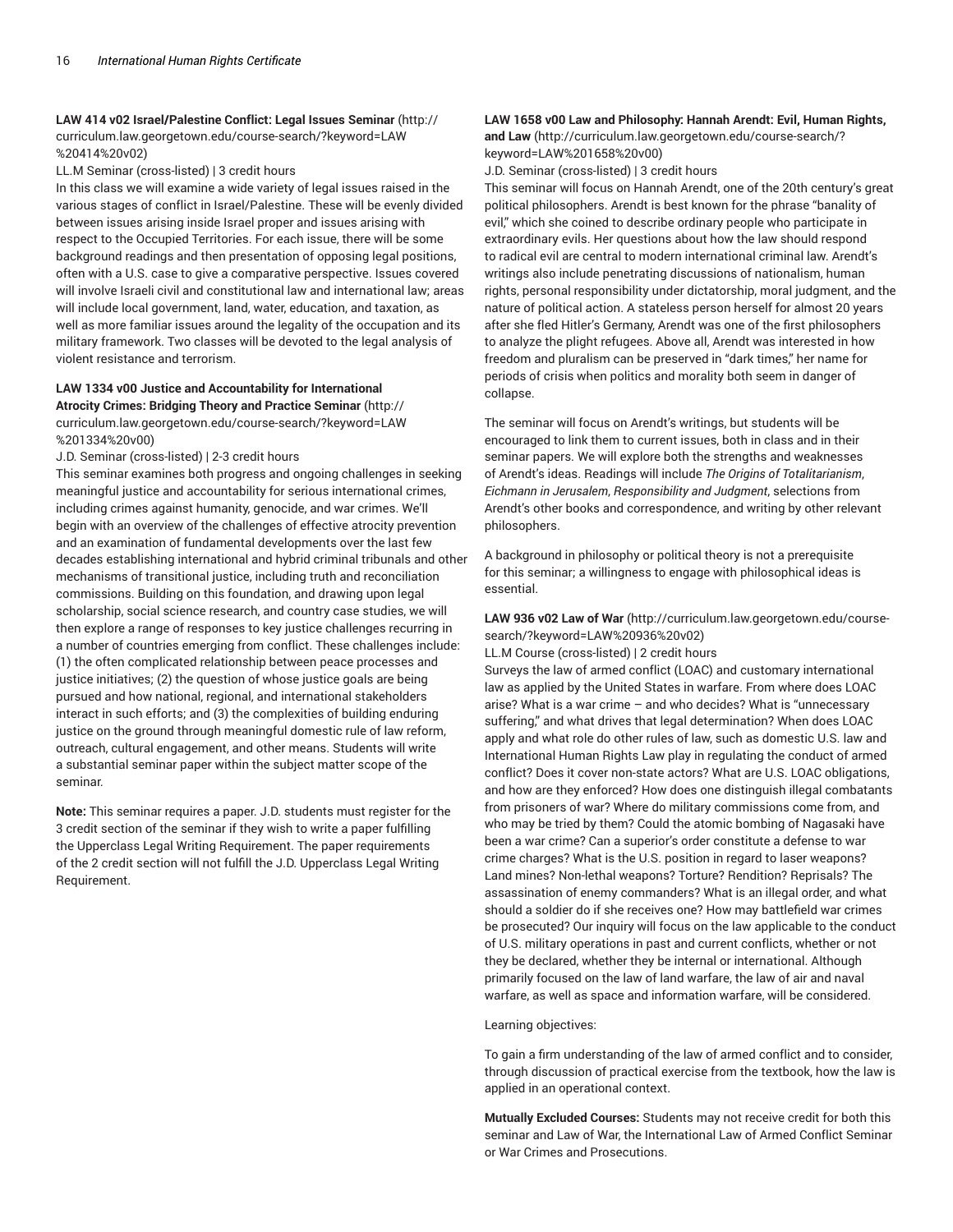#### **LAW 987 v00 LAWA Graduate Seminar** (http://

curriculum.law.georgetown.edu/course-search/?keyword=LAW %20987%20v00)

#### LL.M Seminar | 2 credit hours

This seminar, for graduate fellows in the Leadership and Advocacy for Women in Africa (LAWA) Program, provides students with the opportunity to enhance their legal research and writing skills in connection with a major research paper to be finalized in the spring semester. Each student focuses on a specific women's human rights issue within that student's country of origin, analyzes the domestic legal framework in light of international human rights standards, and proposes recommendations for both legal and other types of remedies using international and regional human rights mechanisms. The students begin with a topic, and from there develop a topic statement, a thesis, a thesis statement, a skeletal and detailed outline and an introduction to their paper. Students undertake intensive research into their theses, and also develop a bibliography. This class lays the groundwork for students to write a major legal research paper during the spring semester.

**Note:** Enrollment in this course is limited to LAWA Fellows.

#### **LAW 2060 v00 LAWA Graduate Seminar II** (http://

curriculum.law.georgetown.edu/course-search/?keyword=LAW %202060%20v00)

LL.M Seminar | 3 credit hours

Students will produce a substantive paper comprising not less than 40 pages, addressing a current violation of African women's human rights, and including innovative and practical solutions targeted to the various branches of government, civil society, and individual women. Students will develop their theses in consideration of the social, religious, cultural and economic conditions of the country or countries addressed. The first half of the course will examine comparative women's human rights on the specific topics selected by the students during LAWA Seminar I. The second half of the course will be dedicated to the oral presentation of research papers and discussion of these paper topics, including preparation for presentations before both USAID and Congressional staff. This course is open only to Fellows in the Leadership and Advocacy for Women in Africa Program.

**Note:** Enrollment in this course is limited to LAWA Fellows.

#### **LAW 3047 v00 LGBTQ Health Law and Policy** (http://

curriculum.law.georgetown.edu/course-search/?keyword=LAW %203047%20v00)

LL.M Seminar (cross-listed) | 2 credit hours

Despite significant progress in legal protections for (and the visibility of) LGBTQ and non-binary people over the past decade, LGBTQ communities continue to face systemic obstacles to quality health care such as refusals of care, substandard care, and inequitable policies and practices in many health care settings. These experiences of discrimination correlate with significant health disparities, including greater exposure to sexual and gendered violence, higher rates of tobacco and other substance use, mental health concerns, HIV acquisition, and cancer. These disparities are even more pronounced for LGBTQ people who are also members of other groups that face discrimination because of race, ethnicity, or other aspects of identity—such as people of color, young and older people, people with disabilities, low-income people, and immigrants, among others.

In this seminar, students will learn about LGBTQ health law and policy issues from a variety of perspectives—including medicine, public health, women's studies, and U.S. foreign policy—and gain a better understanding of the social mistreatment and ostracism of LGBTQ people at both the individual and community level. Topics covered will include LGBTQ-inclusive data collection, clinical and cultural competency, reproductive justice, international human rights law, and health issues facing LGBTQ youth and elders. This course will also examine the ways in which LGBTQ individuals and families are treated under federal, state, and international law and how these policies impact access to health care and contribute to health disparities.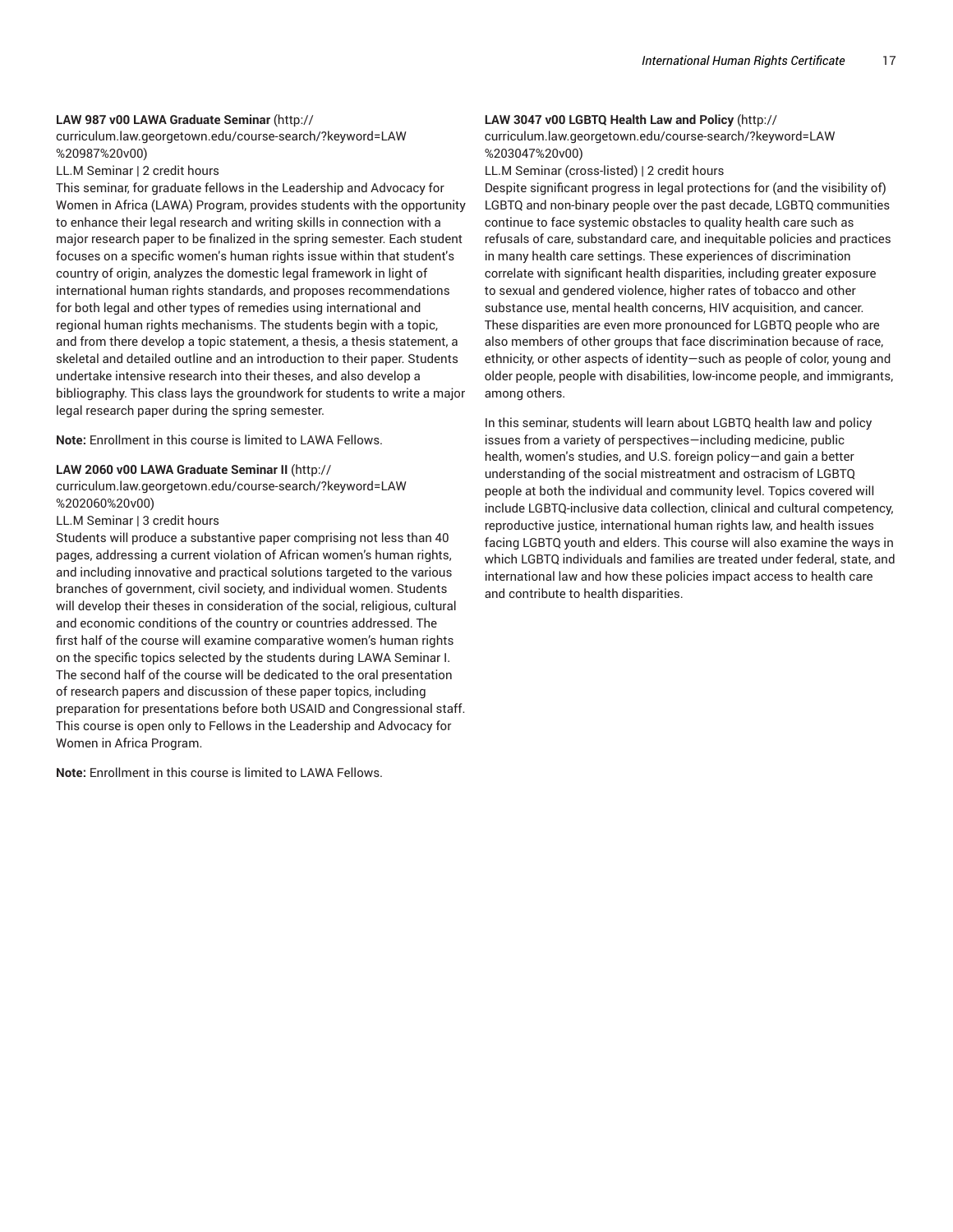**LAW 1458 v01 National Security and Human Rights Seminar** (http:// curriculum.law.georgetown.edu/course-search/?keyword=LAW %201458%20v01)

J.D. Seminar (cross-listed) | 2 credit hours

The struggle to respect and ensure human rights while also protecting national security raises important and complex legal and policy challenges. This course will examine current issues at the intersection of human rights and national security, with a focus on the use of force.

The first half of the course will cover the legal frameworks governing the use of force, including the UN Charter and *jus ad bellum*, the law of armed conflict (also known as the law of war or international humanitarian law), human rights law, and the U.S. Constitution. Students will examine how the rise of transnational terrorist organizations and advancements in armed drone technology have blurred the line between wartime and peacetime legal rules and placed tremendous pressure on these legal frameworks in the decades following the 9/11 attacks. By the end of this portion of the course, students will be able to analyze uses of military force in the daily news to determine whether the use of force is lawful under domestic and international law.

The second half of the course will cover key issues at the intersection of national security and human rights including: U.S. drone strikes, indefinite detention and the use of military commissions at Guantanamo, the CIA's torture program after 9/11, the climate crisis, and more. Where feasible, we will cover current events and have practitioners from the field join us for a discussion of the topic. In past years, we have had speakers from the State Department, Defense Department, Congress, and human rights organizations such as Human Rights Watch and Human Rights First.

Student learning objectives for the course are to use class sessions and the preparation of a paper:

- To become familiar with basic human rights standards that govern the use of force in law enforcement settings, with particular emphasis on the International Covenant on Civil and Political Rights and the European Convention on Human Rights;
- To become familiar with basic international law standards that govern the grounds for resort to force (*jus ad bellum*) and regulate the way force may be used in armed conflicts (*jus in bello* or law of armed conflict/international humanitarian law);
- To gain an appreciation of the complex ways in which many current security threats and responses to them have features that do not fall squarely into the categories of either crime subject to law enforcement operations or armed conflict subject to conventional military operations; and
- To become familiar with a range of complex issues at the intersection of national security and human rights and the diversity of professional opportunities in these areas.

**Strongly Recommended:** International Law; National Security Law; Law of War; Foreign Relations Law; Constitutional Aspects of Foreign Affairs; International Human Rights Law; or the first-year elective International Law, National Security, and Human Rights.

# **LAW 972 v00 National Security Law** (http://

curriculum.law.georgetown.edu/course-search/?keyword=LAW %20972%20v00)

LL.M Course (cross-listed) | 2 credit hours

Following the 9/11 attacks, one of the fastest growing areas of legal inquiry has been national security law. This course, taught by the principal founder of the field, is a comprehensive introduction, blending relevant international and national law. It begins with an overview of modern theories about the causes of war including "democratic peace," "deterrence" and "incentive theory." The course then examines the historical development of the international law of conflict management. It takes up institutional modes of conflict management, including the United Nations system and the role of the Security Council. Addressing the lawfulness of using force in international relations, i.e. jus ad bellum, the course discusses aggression, low-intensity conflict, terrorism, intervention, anticipatory defense, and "preemption." It then examines several case studies including the Indochina War, the "secret war" in Central America, the Gulf War, Kosovo, Afghanistan (the War on Terror), and the Iraq War, as well as case studies in United Nations peacekeeping and peace enforcement (including operations in Somalia, Haiti, Rwanda and the former Yugoslav republics). The course examines the norms concerning the conduct of hostilities, i.e. jus in bello, providing an overview of the protection of non-combatants and procedures for implementation and enforcement. It looks at war crimes issues, such as the Nuremberg principles, the new International Criminal Court, and the Yugoslav and Rwanda tribunals. The course briefly discusses American Security Doctrine, then turns to the general issues of strategic stability and arms control, examining nuclear, chemical and biological weapons and their effects, and arms control agreements. The course then examines the institutional framework for the control of national security, including the Authority of Congress and the president to make national security decisions, the war powers, and constitutional issues in the debate on the Anti-Ballistic Missile Treaty. The course further examines the national security process, including the national command structure, and considers the issues of secrecy, access to information, the classification system and homeland security. It reviews intelligence and counterintelligence law, and ends with a review of individual rights and accountability as they interface with national security. Individual Powerpoint modules are offered in the course segments concerning modern theory about the origins of war, jus ad bellum, terrorism, the Vietnam War, Arms Control intelligence law, individual rights vs. national security, the national security process and homeland security. The course typically invites one or more experts to meet with the class to discuss contemporary issues.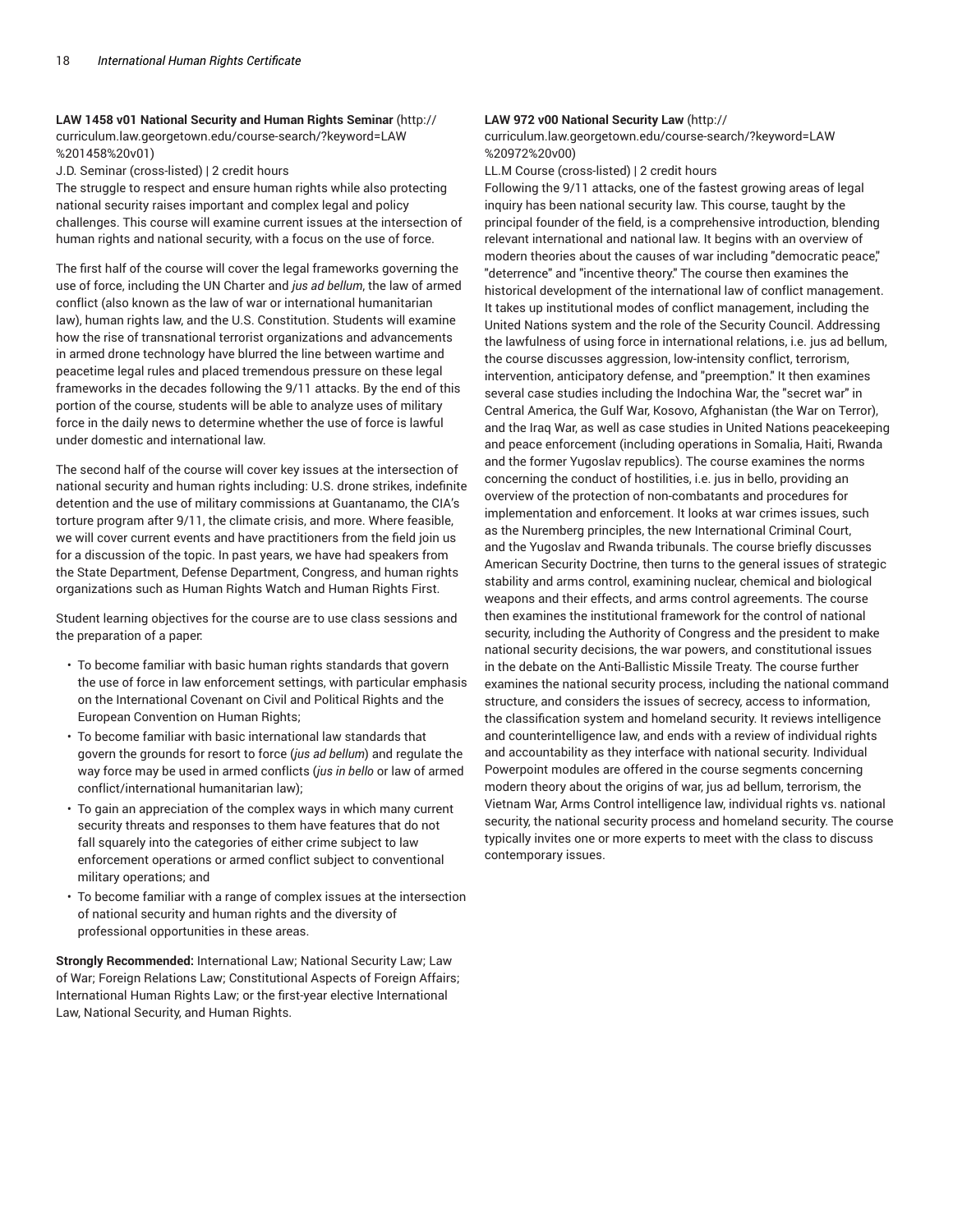## **LAW 972 v03 National Security Law** (http://

curriculum.law.georgetown.edu/course-search/?keyword=LAW %20972%20v03)

J.D. Course (cross-listed) | 2 credit hours

This introductory, survey course will explore national security law as developed from the U.S. Constitution, relevant federal statutes, case law, and historical experience, as well as from principles and influences of international law and foreign relations. It will cover key components of, and debates over, the Federal Government's exercise of national security authorities, including: decisions to use force and how to employ it; detention and interrogation of combatants; collection, protection, and sharing of intelligence; military and civilian prosecutions for national security-related criminal charges, including terrorism, espionage, export control, and state-sponsored cybercrimes; civil litigation involving national security interests and concerns; protection of homeland security; and economic aspects of national security policy. Themes of the course will include: (1) the separation of powers among the three branches of the Federal Government, and appropriate roles for these branches in the conduct of national security activities; (2) the interplay between international law and domestic law; (3) textual, historical, and functional modes of legal argument as applied to national security issues; and (4) the evolution of modern warfare and its implications for relevant legal regimes.

#### Course Goals/Student Learning Outcomes:

This course will provide students with exposure to the broad reach of modern national security law in the United States, and the many as-yet unresolved and knotty legal, policy, practical, and moral issues that arise as the Government strives to protect national security, while preserving the generally free and open society that most U.S. persons expect. Students will examine with a critical eye the justifications offered for, and scope of, security-based governmental actions, while considering practical alternatives and results.

The student learning outcomes will be the following:

- 1. Analyze current and emerging issues in national security law, and understand the policy arguments underlying the balance of ensuring security and protecting individual rights
- 2. Assess the justifications offered for, and scope of, security-based governmental actions
- 3. Examine the effects that national security measures have on individual rights of U.S. citizens and non-citizens, and on U.S. institutions, norms, and governance.

**Mutually Excluded Courses:** Students may not receive credit for this course and the graduate course by the same name.

**Note:** LL.M. STUDENTS: THIS COURSE REQUIRES PROFESSOR PERMISSION TO ENROLL. Priority will be given to LL.M. students in the National Security program. Students must submit a resume/ CV and a statement of interest in the course to Professor Huntley (Todd.Huntley@law.georgetown.edu) by 3:00 p.m. on Wednesday, June 8, 2022. After the June 8 application deadline, students will be admitted into open seats on a rolling basis.

# **LAW 819 v00 National Security Law Through an Immigration Framework**

(http://curriculum.law.georgetown.edu/course-search/?keyword=LAW %20819%20v00)

LL.M Course | 2 credit hours

This course will explore the relationship between national security and immigration. The course will first provide a historical backdrop of this issue and continue with threshold national security issues that have immigration implications. Particularly, the current legal framework that surrounds this issue will be explored to include specific provisions in the Immigration and Nationality Act as well as peripheral legal issues such as material support of a terrorist organization. Other national security questions will be discussed to include protecting the borders, criminal immigration prosecutions, and population control. Lastly, this course will explore the conflict between individual rights and national security and attempt to answer the threshold question of whether it is appropriate to use immigration laws as a national security enforcement tool.

This course is oriented toward the practitioner due to the focus this course places on the legal framework and litigation strategies necessary for removing or detaining individuals who are national security threats. At the same time, we will spend time learning how to defend against the government using the immigration statutes as a national security tool. To facilitate this, students will not learn through lectures and group discussions alone, but also through examining real legal documents that have been filed in the United States District Courts and the Courts of Appeals. Students will also have the opportunity to examine a real A-file in order to practice issue spotting.

In the 2-credit version of this class, students will be evaluated by examination.

**Note:** The J.D. section will be enrolled via waitlist.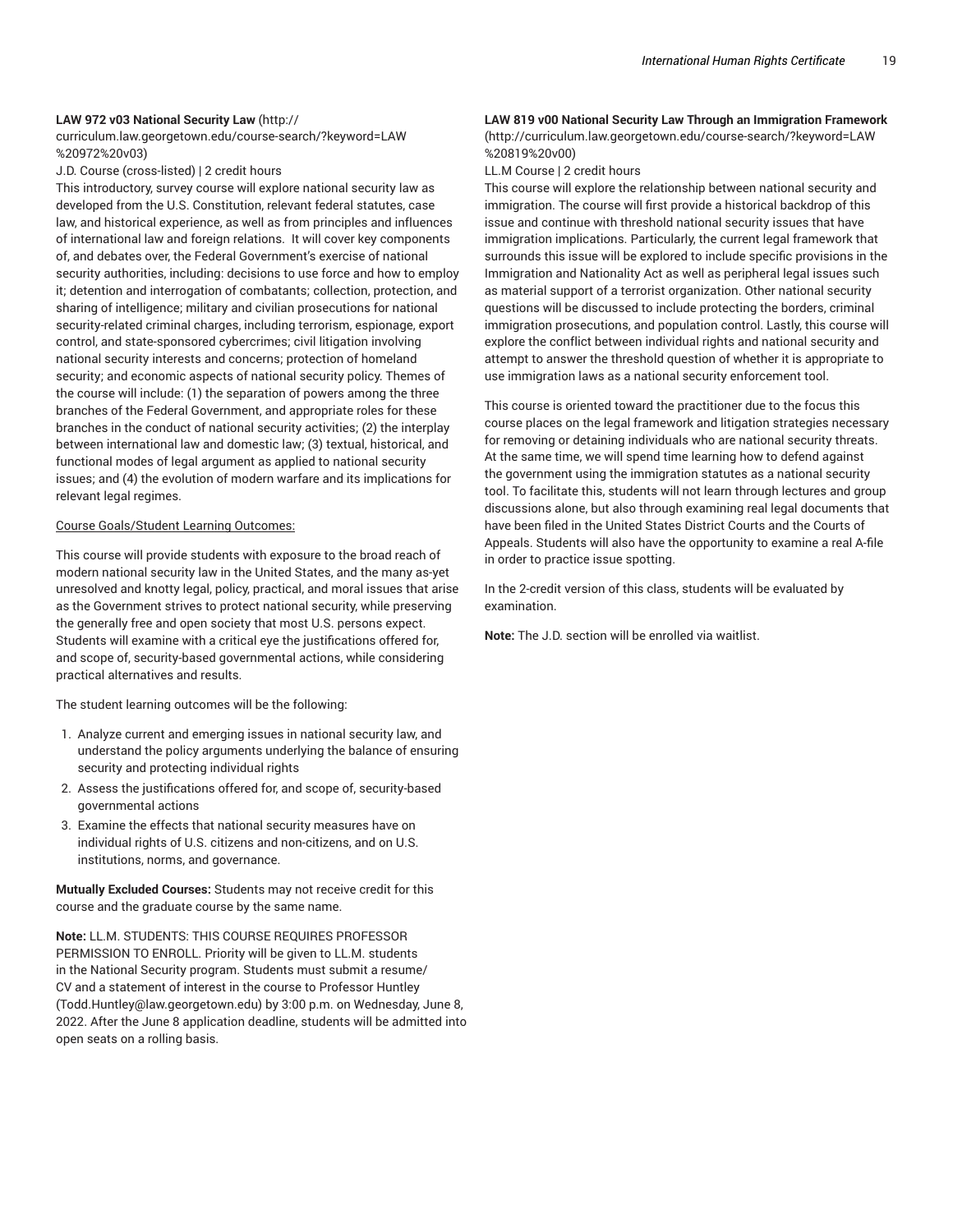**LAW 819 v01 National Security Law Through an Immigration Framework** (http://curriculum.law.georgetown.edu/course-search/?keyword=LAW %20819%20v01)

LL.M Seminar (cross-listed) | 3 credit hours

This course will explore the relationship between national security and immigration. The course will first provide a historical backdrop of this issue and continue with threshold national security issues that have immigration implications. Particularly, the current legal framework that surrounds this issue will be explored to include specific provisions in the Immigration and Nationality Act as well as peripheral legal issues such as material support of a terrorist organization. Other national security questions will be discussed to include protecting the borders, criminal immigration prosecutions, and population control. Lastly, this course will explore the conflict between individual rights and national security and attempt to answer the threshold question of whether it is appropriate to use immigration laws as a national security enforcement tool.

This course is oriented toward the practitioner due to the focus this course places on the legal framework and litigation strategies necessary for removing or detaining individuals who are national security threats. At the same time, we will spend time learning how to defend against the government using the immigration statutes as a national security tool. To facilitate this, students will not learn through lectures and group discussions alone, but also through examining real legal documents that have been filed in the United States District Courts and the Courts of Appeals. Students will also have the opportunity to examine a real A-file in order to practice issue spotting.

In the 3-credit version of this class, students will be required to submit a paper proposal, rough draft, and highly researched analytical paper approximately 30-35 pages in length.

Note: The 3-credit section meets the J.D. writing requirement.

**Note:** The J.D. section will be enrolled via waitlist.

#### **LAW 1209 v02 O'Neill Institute Practicum: Regulating Alcohol, Tobacco & Food in International and Comparative Law** (http://

curriculum.law.georgetown.edu/course-search/?keyword=LAW %201209%20v02) (Project-Based Practicum)

J.D. Practicum (cross-listed) | 4 credit hours

In a project-based practicum course, students participate in a weekly seminar and work on a project under the supervision of their professors. This course explores the challenges and opportunities of using law to address risk factors that contribute to the rising prevalence of NCDs, such as unhealthy diets, tobacco use, and alcohol consumption. By taking an international and comparative approach, it navigates the theory behind the regulation of risk factors to NCDs in relation to concrete examples from around the world, with a particular emphasis on Latin America, where considerable progress has happened in recent years. Students will participate in a two-hour/week seminar and carry out 10 hours/week of project work under the direction of the course professors.

SEMINAR: In every class, students will learn substantive content and develop lawyering skills, leading to a comprehensive understanding of the role of law in relation to risk factors to NCDs, including in policy, advocacy, and litigation. Specifically, students will be introduced to NCDs (definition, risk factors, and global burden); understand the role of corporations as drivers of NCDs; learn about regulations to address NCDs, such as pricing and taxation, labelling and packaging, and restrictions to marketing and advertising; and explore the strengths and weaknesses of regulatory, advocacy, and litigation approaches to NCDs. In navigating these topics, students will develop a set of lawyering skills, including generating and using evidence, monitoring policy, building coalitions, conducting scenario-planning, engaging decision-makers, segmenting audiences, and framing arguments.

PROJECT WORK: On the experiential/field-work side, students will work with external partners of the O'Neill Institute for National and Global Health Law (and the newly created Global Center for Legal Innovation Food Environments) on legal and policy projects related to NCDs and the law. For example, students may draft alternative reports to UN bodies analyzing compliance with human rights obligations related to unhealthy diets, tobacco use, or alcohol consumption (e.g., "shadow reports"). Such a report could analyze the prevailing legal frameworks in a particular country and highlight strengths and weaknesses in the statutory and regulatory language. By working with the O'Neill Institute and civil society organizations, the course gives students the opportunity to use law to address critical health challenges.

**Prerequisite:** J.D. students must complete the required first-year program prior to enrolling in this course (part-time and interdivisional transfer students may enroll prior to completing Criminal Justice, Property, or their first-year elective).

**Mutually Excluded Courses:** Students may not concurrently enroll in this practicum course and a clinic or another practicum course. Students may concurrently enroll in this practicum course and an externship.

**Note:** This practicum course is open to LL.M. students, space permitting. Interested LL.M. students should email the Office of the Registrar (lawreg@georgetown.edu) to request admission.

Evening students who work during the day are encouraged to reach out to the professor to discuss whether this practicum course would be compatible with their schedules. This is a four-credit course. Two credits will be awarded for the two-hour weekly seminar and two credits will be awarded for approximately 10 hours of supervised project work per week, for a minimum of 11 weeks. Both the seminar and the project work will be graded. Students who enroll in this course will be automatically enrolled in both the seminar and project components and may not take either component separately. After Add/Drop, a student who wishes to withdraw from a practicum course must obtain permission from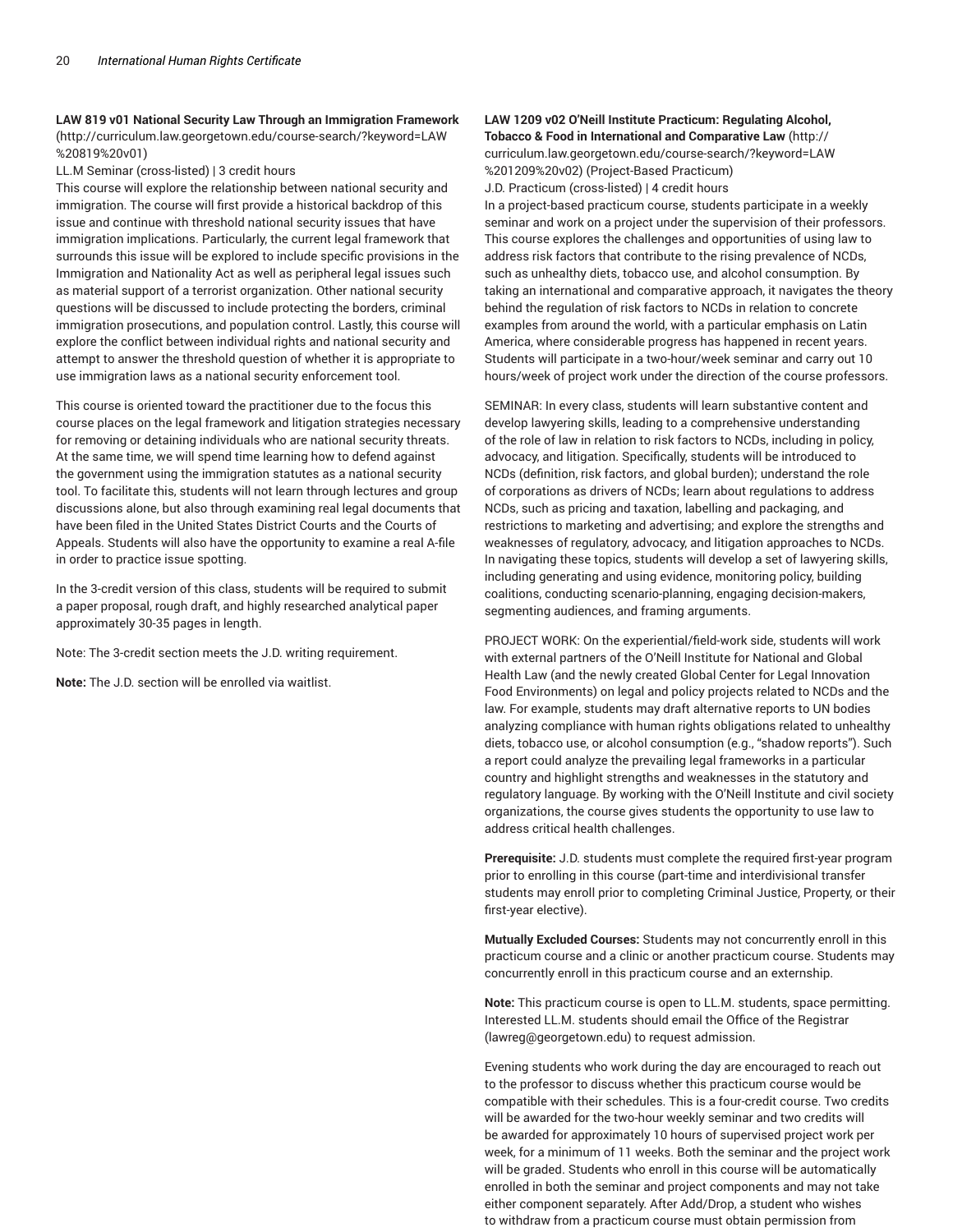#### **LAW 440 v04 Refugee Law and Policy** (http://

curriculum.law.georgetown.edu/course-search/?keyword=LAW %20440%20v04)

J.D. Course (cross-listed) | 2 credit hours

This course examines domestic refugee law and policy, with particular focus on asylum and other refugee-related claims for protection that arise in the U.S. legal system. Students will become familiar with the key actors in the asylum and refugee law arena, including the U.S. Congress, the Department of Justice, the Department of Homeland Security, the federal courts, and international entities.

The course objectives are: (1) to equip students with an understanding of the principles of refugee policy, asylum law, and the United States' procedures for refugee protection, and (2) to provide students with a practical appreciation for how refugee policy is formed and a working knowledge of asylum law, which will serve as a foundation for academic research, clinical study, employment, pro bono work, and/or internship opportunities within the U.S. government and the NGO community.

In addition to focusing on the refugee definition as interpreted by U.S. courts, we will examine the processes for adjudicating asylum claims -- where the system works and where it fails. We will also seek to understand the limits of asylum law and explore the toughest issues facing asylum adjudicators and policy makers today.

# **LAW 1071 v00 Reproductive Health and International Human Rights Law**

(http://curriculum.law.georgetown.edu/course-search/?keyword=LAW %201071%20v00) (Project-Based Practicum)

J.D. Practicum | 4 credit hours

In a project-based practicum course, students participate in a weekly seminar and work on a project under the supervision of their professor. This project-based practicum course will focus on the interaction between international human rights law and reproductive health and rights. Students will participate in a two hour/week seminar and carry out 10 hours/week of project work under the direction of the course professor.

SEMINAR: The seminar will begin by providing an overview of international human rights law as it pertains to reproductive rights. The course will then focus on access to reproductive health from an international perspective, examining States' obligations on a variety of issues, such as maternal mortality and coerced sterilization. Analyzing recent decisions emerging from regional and international human rights bodies, such as the European Court of Human Rights, the Inter-American Commission and Court on Human Rights and the CEDAW Committee (UN Committee on the Convention on the Elimination of All Forms of Discrimination against Women), the seminar component will provide a solid legal foundation for students to develop their experiential/field placement projects.

PROJECT WORK: Students will work with external partners on legal and policy projects related to reproductive health. Some of the projects may include drafting amicus briefs for cases currently pending before international bodies, and drafting briefs assessing a particular State's compliance with human rights law regarding sexual and reproductive rights to be filed in front of UN bodies (shadow reports). Through these projects, students will learn how to conduct an analysis of existing legal and regulatory frameworks for sexual and reproductive health from a human rights perspective. Students will also learn how to use epidemiological data to support and craft compelling human rights law arguments for advancing public policy on, for example, maternal mortality and sexual violence prevention and eradication. By working with external civil society organizations, the course will give students the opportunity to develop practical projects using international human rights law to advocate for the advancement of reproductive health rights. In the past, external partners have included organizations working on women's rights issues, such as: the Center for Reproductive Rights, Women's Link Worldwide, Human Rights Watch (Women's Rights Division), IPAS, and Southern Africa Litigation Centre, among others.

**Prerequisite:** J.D. students must complete the required first-year program prior to enrolling in this course (part-time and interdivisional transfer students may enroll prior to completing Criminal Justice, Property, or their first-year elective).

**Mutually Excluded Courses:** Students may not concurrently enroll in this practicum course and a clinic or another practicum course. Students may concurrently enroll in this practicum course and an externship.

**Note:** This practicum course is open to LL.M. students, space permitting. Interested LL.M. students should email the Office of the Registrar (lawreg@georgetown.edu) to request admission.

Evening students who work during the day are encouraged to reach out to the professor to discuss whether this practicum course would be compatible with their schedules. This is a four credit course. Two credits will be awarded for the two-hour weekly seminar and two credits will be awarded for approximately 10 hours of supervised project work per week, for a minimum of 11 weeks. Both the seminar and the project work will be graded. Students who enroll in this course will be automatically enrolled in both the seminar and project components and may not take either component separately. After Add/Drop, a student who wishes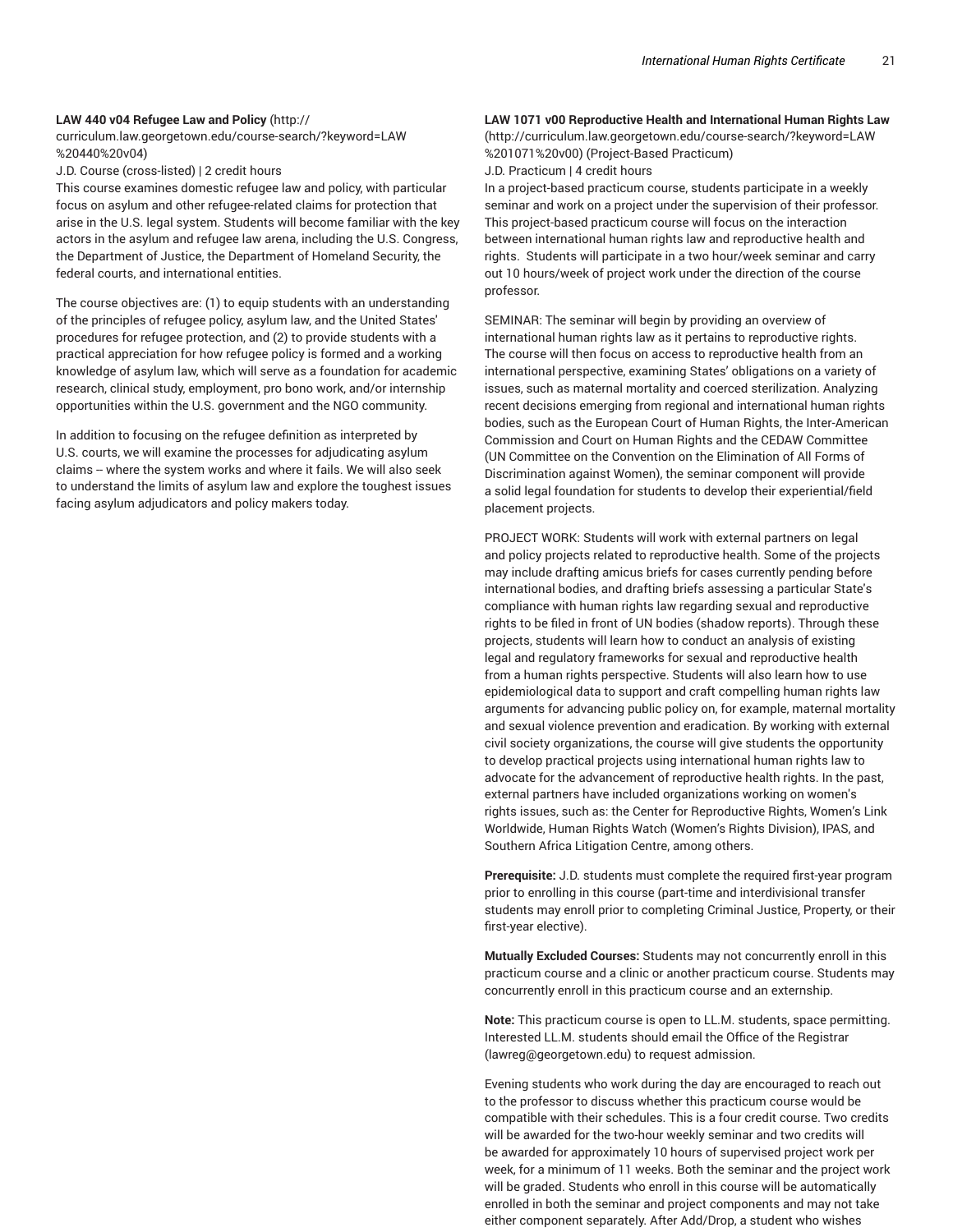#### **LAW 837 v00 Research with Human Subjects: Law, Policy & Ethics**

(http://curriculum.law.georgetown.edu/course-search/?keyword=LAW %20837%20v00)

LL.M Seminar (cross-listed) | 1 credit hour

This course provides an opportunity to explore issues related to the use of humans as research subjects. The course will begin by examining the history of human subject research, including the abuses that led to the creation of our modern legal protections. Following a discussion of the ethical principles of research involving humans, we will carefully explore the legal treatment of human subjects, focusing on US regulations and international instruments. Core sources will include: the Common Rule (45 CFR 46), Belmont Report, Declaration of Helsinki, Nuremberg Code, and CIOMS. After exploring a series of foundational themes and issues through the first half of the week, the remainder of the class will focus on in-depth case studies. Topics may include: international research, research involving vulnerable populations (children, prisoners, and pregnant women), informed consent, research on subjects with impaired decision-making abilities, genetic/genomic research, risk-benefit analysis, coercion/undue inducement, use of placebos, and IRB governance.

**Note:** WEEK ONE COURSE. This course will meet for one week only on the following days: Monday, January 9, 2023 through Thursday, January 12, 2023, 9:00 a.m. - 12:20 p.m. The course will have a take-home exam that must be completed between January 20 and January 27, 2023.

This course is mandatory pass/fail and will not count toward the 7 credit pass/fail limit for J.D. students. ATTENDANCE IS MANDATORY AT ALL CLASS SESSIONS. Enrolled students must be in attendance at the start of the first class session in order to remain enrolled. Waitlisted students must be in attendance at the start of the first class session in order to remain eligible to be admitted off the waitlist. All enrolled students must attend each class session in its entirety. Failure to attend the first class session in its entirety will result in a drop; failure to attend any subsequent class session in its entirety may result in a withdrawal. Enrolled students will have until the beginning of the second class session to request a drop by contacting the Office of the Registrar; a student who no longer wishes to remain enrolled after the second class session begins will not be permitted to drop the class but may request a withdrawal from an academic advisor in the Office of Academic Affairs. Withdrawals are permitted up until the last class for this specific course.

# **LAW 403 v04 Rule of Law and the Administration of Justice** (http://

curriculum.law.georgetown.edu/course-search/?keyword=LAW %20403%20v04)

J.D. Seminar (cross-listed) | 2 credit hours

This course offers students an opportunity to learn about the expanding field of practice focused on strengthening the Rule of Law. It begins with a review of various definitions of the term, recognizing that many approach the same end through various means. It employs a case study methodology, including specific sessions with U.S. and foreign judges and other legal practitioners active in reform efforts. Topics include: Democracy and the rule of law; access to justice; criminal procedural reform; court administration and case management; commercial court reform; alternative dispute resolution (ADR); judicial independence and accountability; national security and transitional justice; indicators to measure the rule of law; and the role played by legal actors in addressing corruption, both within and outside the legal system. We will consider the rationale behind rule of law reforms by examining experiences, including in the U.S., which seek more competitive market economies, stronger law enforcement, gender equality, or social justice in response to an increase in demand populations, not only formal "users" of justice services. The course will also address the often overlapping or inconsistent agendas of bilateral donors, international organizations (e.g., U.N., World Bank, IMF, USAID, U.S. Military, among others) in the discussion and analysis.

#### **Learning Objectives:**

- At the end of the course. Students will have acquired an understanding of the various definitions of 'rule of law' and the factors leading to and preventing successful reform efforts.
- At the end of the course, students will have acquired some understanding of the differences and similarities among international financial institutions (IFIs) and their approaches to Rule of Law to be able distinguish varying objectives (e.g. democracy promotion, economic development, human rights and social justice, anticorruption and law enforcement).
- At the end of the course, students will have acquired a vocabulary and understanding of overlapping (and even inconsistent agendas) to be able to identify the "drivers" of reform and provide inputs for the design or evaluation of Rule of Law reform efforts.

**Recommended:** International Law I: Introduction to International Law is suggested but not required. Familiarity with international organizations would be useful but not required.

**Note:** Students may not withdraw from this class after the add/drop period ends without the permission of the professor.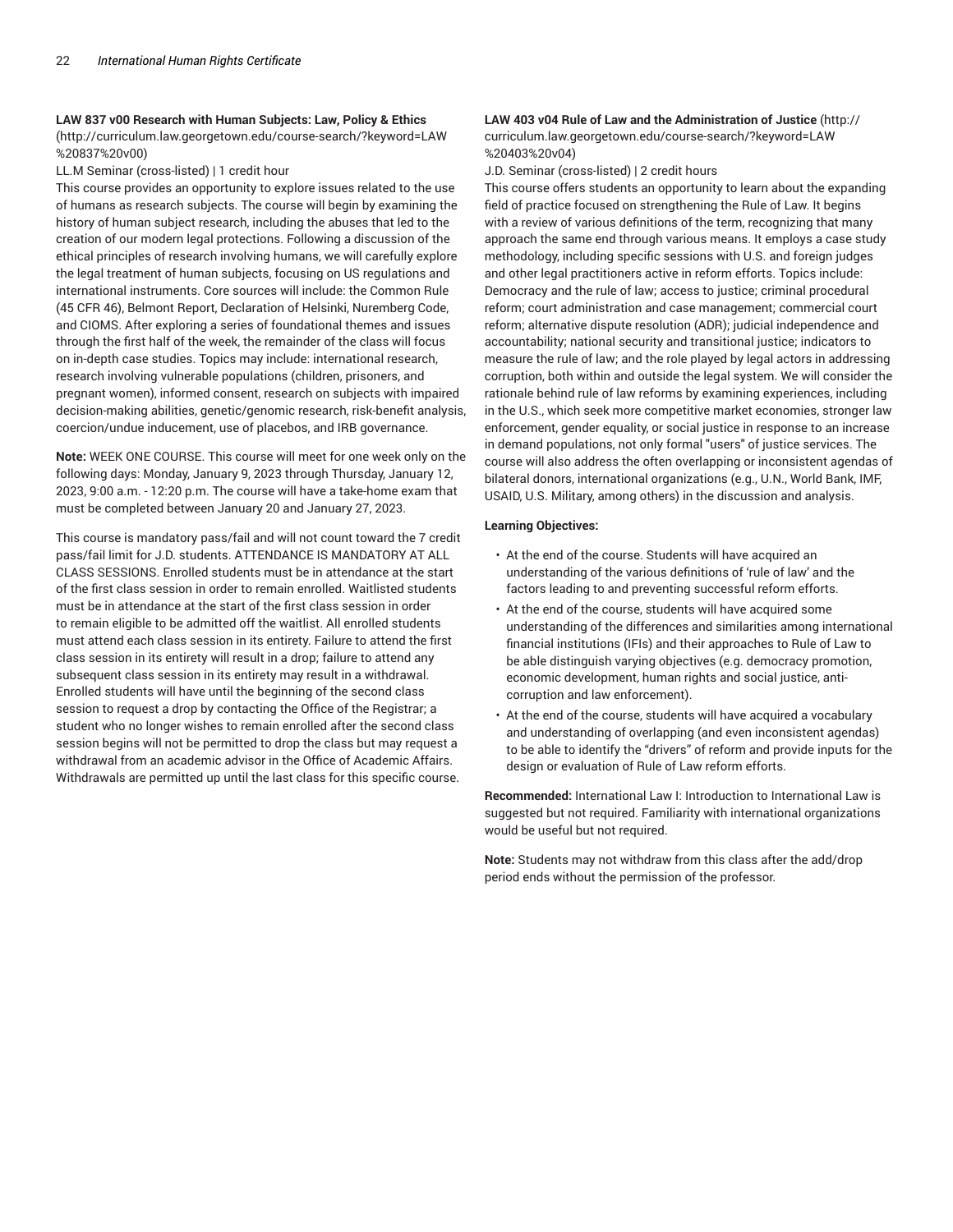# **LAW 373 v00 Seminar on Humanitarian Crises** (http:// curriculum.law.georgetown.edu/course-search/?keyword=LAW %20373%20v00)

J.D. Seminar (cross-listed) | 3 credit hours

This research seminar will provide an opportunity to critically examine a number of humanitarian crises, including Afghanistan, Bosnia, Colombia, Haiti (earthquake -2010), Iraq, Myanmar, Somalia, South Sudan, Syria, Ukraine, West Africa (Ebola-2014), and Yemen. Each of these crises will be analyzed in terms of: their causes; efforts to prevent, respond to and recover from the crisis; the extent to which international legal frameworks were applied and the impact of the crisis on legal principles; the engagement of different actors (from military forces to local faith-based communities); the extent to which humanitarian principles of neutrality, independence, and impartiality were compromised in humanitarian response; the relationship between refugees, internally displaced persons and 'trapped populations' as determinants of international attention; and difficult operational issues around access, negotiations with non-state actors, and the relationship between security concerns and humanitarian response.

Prior to the first class, law students must read the 1951 Refugee Convention and a very short excerpt, pp. 30-39, from a chapter by Andrew Schoenholtz on "Improving Legal Frameworks" in *The Uprooted: Improving Humanitarian Responses to Forced Migration* (2005).

**Recommended:** At least one course in Refugee Law, International Human Rights Law, or International Humanitarian Law.

**Note:** See the schedule of courses on the Main Campus Registrar's website (http://registrar.georgetown.edu) for room assignments. Law Center students may register only through the Law Center's registration system.

This seminar requires a paper. J.D. students must register for the 3 credit WR section of the seminar (LAWJ-373-09) if they wish to write a paper fulfilling the Upperclass Legal Writing Requirement.

# **LAW 1353 v00 Sexual Orientation, Gender Identity, Sex Characteristics and International Human Rights Law** (http:// curriculum.law.georgetown.edu/course-search/?keyword=LAW

%201353%20v00) (Project-Based Practicum) J.D. Practicum | 4 credit hours

In a project-based practicum course, students participate in a weekly seminar and work on a project under the supervision of the professor. This project-based practicum course will focus on issues of sexual orientation, gender identity, gender expression and sex characteristics from an international human rights law perspective. Students will participate in a two hour/week seminar and carry out 10 hours/week of project work under the direction of the course professor.

Background: Every day, lesbian, gay, bisexual, transgender and queer (LGBTQ) people are victims of multiple human rights violations, which are directly linked to the lack of acceptance (by society and the State) of their non-normative sexualities, gender identities or gender expressions. Some of the most common human rights violations of LGBTQ people include killings, torture, ill-treatment, "corrective" or punishing rape,"conversion therapy," discrimination in schools, in the workplace and in accessing health services, among many others. Intersex persons face human rights violations because of the general lack of acceptance of their bodies that differ from the socially accepted standards of "female" and "male" bodies. Because of their sex characteristics, intersex people often face human rights violations including irreversible non-consented and non-medically necessary genital surgery at the early stages of infancy and throughout childhood, as well as forced sterilization, among others.

SEMINAR: The course will take a close look at some of the human rights violations faced by lesbian, gay, bisexual, trans, queer and intersex (LGBTQI) people, or other people perceived as such, as well as the corresponding States' obligations under international human rights law. The students will analyze landmark and recent decisions emerging from regional and international human rights monitoring bodies, which have developed standards around these categories. This analysis will provide a solid legal foundation for students to develop their projects for external partners.

PROJECT WORK: Students will work, under the direction of the professor, with external partners on legal and policy projects, including conducting legal research and drafting memoranda on specific human rights issues faced by LGBTQI people, preparing shadow reports to present before international human rights bodies, conducting analysis of legislation or a related case, among others. External partners vary every year, and include international and domestic leading human rights organizations working on the promotion and protection of the rights of LGBTQI people at the international level.

**Prerequisite:** J.D. students must complete the required first-year program prior to enrolling in this course (part-time and interdivisional transfer students may enroll prior to completing Criminal Justice, Property, or their first-year elective).

**Mutually Excluded Courses:** Students may not concurrently enroll in this practicum course and a clinic or another practicum course. Students may concurrently enroll in this practicum course and an externship.

**Note:** This practicum course is open to LL.M. students, space permitting. Interested LL.M. students should email the Office of the Registrar (lawreg@georgetown.edu) to request admission.

Evening students who work during the day are encouraged to reach out to the professor to discuss whether this practicum course would be compatible with their schedules. This is a four credit course. Two credits will be awarded for the two-hour weekly seminar and two credits will be awarded for approximately 10 hours of supervised project work per week, for a minimum of 11 weeks. Both the seminar and the project work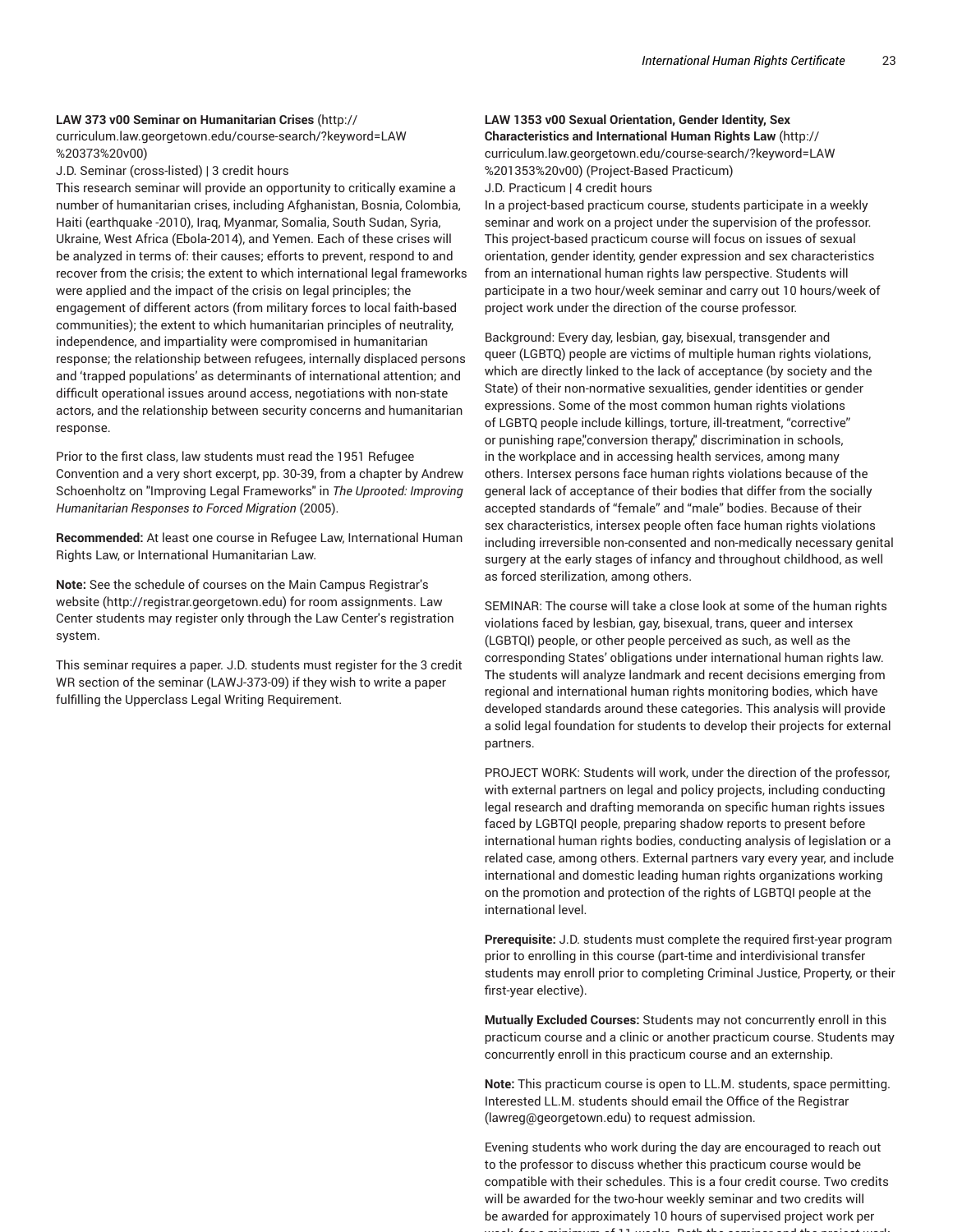# **LAW 3049 v00 Sovereign States and the Permanent Court of Arbitration**

(http://curriculum.law.georgetown.edu/course-search/?keyword=LAW %203049%20v00)

LL.M Course (cross-listed) | 1 credit hour

While arbitration is most often thought of as an alternative to litigation in national courts, arbitration between sovereign states developed as an alternative to war. This course examines the use of arbitration to resolve the most complex and politically sensitive disputes between governments.

Drawing heavily on the experience of the Permanent Court of Arbitration, students will learn the reasons for the renaissance of this form of dispute settlement and how it differs from more conventional forms of arbitration and from international courts with pre-appointed judges. Students will evaluate arbitration's effectiveness in a series of recent high-profile cases. The course will include video clips of hearings and interactive exercises.

**Note:** ATTENDANCE IS MANDATORY AT ALL CLASS SESSIONS. Enrolled students must be in attendance at the start of the first class session in order to remain enrolled. Waitlisted students must be in attendance at the start of the first class session in order to remain eligible to be admitted off the waitlist. All enrolled students must attend each class session in its entirety. Failure to attend the first class session in its entirety will result in a drop; failure to attend any subsequent class session in its entirety may result in a withdrawal.

Enrolled students will have until the beginning of the second class session to request a drop by contacting the Office of the Registrar; a student who no longer wishes to remain enrolled after the second class session begins will not be permitted to drop the class but may request a withdrawal from an academic advisor in the Office of Academic Affairs. Withdrawals are permitted up until the last class for this specific course.

**LAW 406 v01 Space Law Seminar** (http://curriculum.law.georgetown.edu/ course-search/?keyword=LAW%20406%20v01)

LL.M Seminar (cross-listed) | 2 credit hours

This course will provide an overview of U.S. domestic and international law applicable to spaceflight activities. The focus will be on domestic licensing procedures and international treaty interpretation for launches, reentries, and other spaceflight activities.

**Recommended:** Prior or concurrent enrollment in International Law I.

#### **LAW 1715 v00 Special Operations: Law, Policy, and Ethics Seminar**

(http://curriculum.law.georgetown.edu/course-search/?keyword=LAW %201715%20v00)

J.D. Seminar (cross-listed) | 2-3 credit hours

The United States has come to rely increasingly on Special Operations Forces (SOF) to pursue national security interests around the world as a "small footprint" alternative to more controversial large-scale military operations. Many SOF activities are unknown to the larger public, and some are not subject to the notification and oversight provisions of the US covert statute. This course will explore how US reliance on these operations raises complex and challenging issues of law, national security and foreign policy, and ethics.

With regard to law, some issues include: What legal provisions should apply to the decisions to deploy SOF and their use of lethal force if they cannot be deemed to be participating in an armed conflict? To what extent may the international law of state responsibility hold the US responsible for human rights violations committed against their own people by recipients of assistance from SOF? For war crimes committed by recipients in the course of armed conflict with other countries? To what extent does international law prohibiting interference in the sovereign functions of another state apply to SOF cyber and information operations? When may SOF activities be governed by the US covert action statute, and when are they traditional military activities that are exempt from the statute?

With respect to policy, does greater reliance on SOF operations risk preventing the US population from appreciating the scope of US activities abroad and the risks that they can pose? Should a liberal democracy minimize reliance on SOF as a major instrument of national security abroad because of these concerns? Or is such reliance preferable to alternatives that might include large-scale military operations? Have two decades of concentrated focus on kill or capture missions left SOF ill-equipped to effectively carry out non-kinetic gray zone activities in Great Power Competition? What should their role be in relationship to other agencies that may be involved in such activities? Should the US seek to define more specifically what distinguishes SOF from other national security assets and limit their use to situations that require these capabilities?

Finally, ethical issues include: Has emphasis on the use of SOF for kinetic counterterrorism operations over the last two decades has contributed to a culture that valorizes attributes and psychological orientations that serve these purposes over all others? How should we assess allegations of serious misconduct in the recent case of Navy SEAL Edward Gallagher in the US and the Brereton report on Australian SOF? Do the dynamics of SOF, as well as small unit cultures in general, create a risk of ethical violations? If so, how might such cultures be changed and what obstacles to doing so may exist?

The learning objectives for the course are for students to:

(1) Become familiar with how US Special Operations Forces are organized and the kinds of missions that they conduct.

(2) Gain an understanding of the domestic and international law governing SOF and their activities.

(3) Appreciate the practical and ethical issues raised by using SOF that may operate in clandestine and covert fashion to further US interests in a large number of countries across the world.

(4) Gain an understanding of the distinctive ethical issues that can arise on different types of SOF missions, and the role of organizational and small-unit culture in shaping whether personnel recognize those issues and resolve them appropriately.

(5) Appreciate how trends in geopolitics, technology, and military doctrine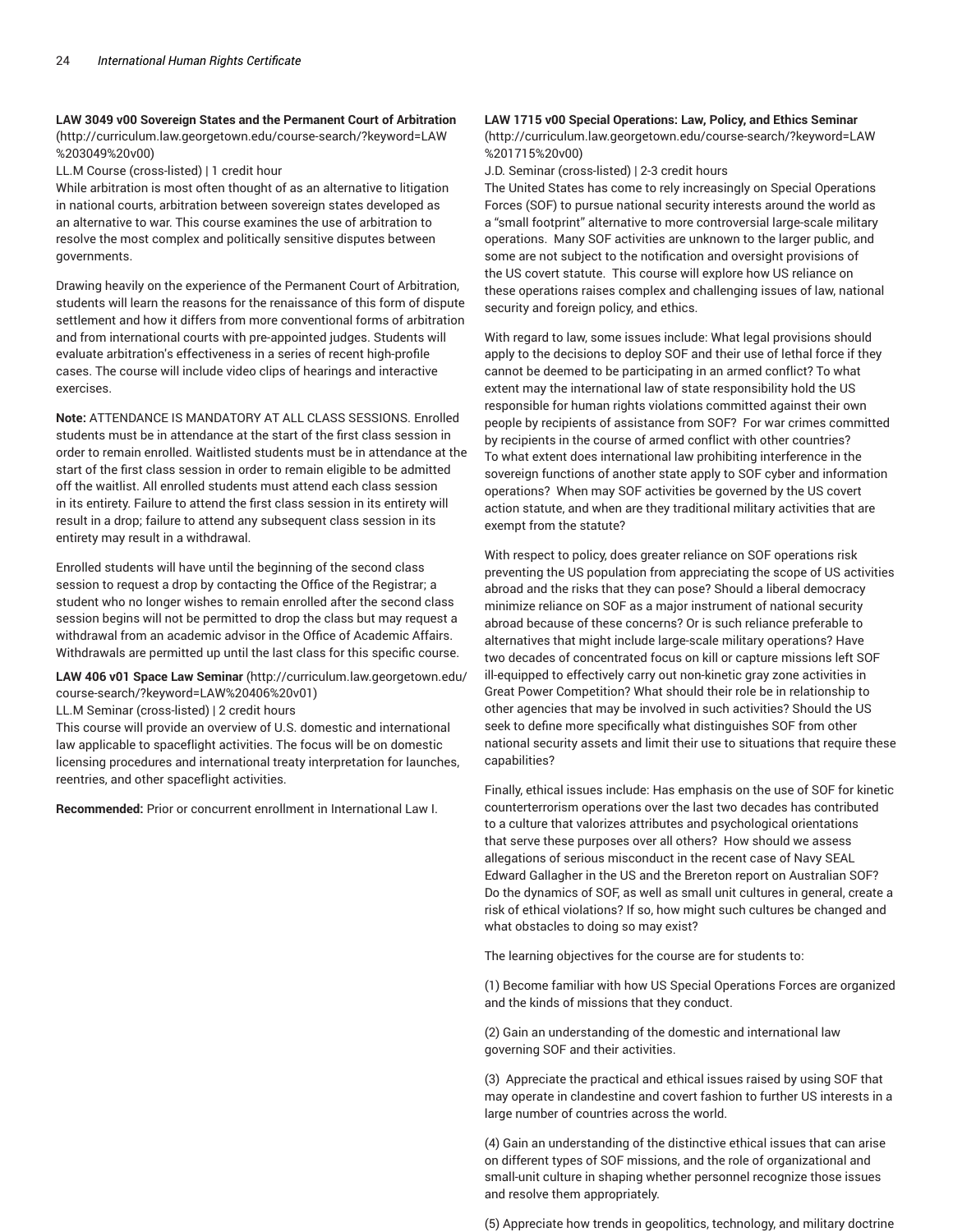# **LAW 3085 v00 The Nuremberg Trials, the Doctors Trials** (http:// curriculum.law.georgetown.edu/course-search/?keyword=LAW

%203085%20v00)

LL.M Seminar (cross-listed) | 2 credit hours

The Doctors Trial considered the fate of twenty-three German physicians who either participated in the Nazi program to euthanize persons deemed "unworthy of life" (the mentally ill, mentally retarded, or physically disabled) or who conducted experiments on concentration camp prisoners without consent. The Doctors Trial lasted 140 days. Eighty-five witnesses testified and almost 1,500 documents were introduced. Sixteen of the doctors charged were found guilty. Seven were executed.

The Doctors Trial provides a significant and important example of human rights violations and serves as a lesson in law and bioethics vital to understanding how law evolved from an initial eugenics policy to and including the horrible examples that framed human atrocities during WW II.

This course will highlight examples from Jeanne Guillemin's "Hidden Atrocites, Japanese Germ Warfare and American Obstruction of Justice at the Tokyo Trial", Joel Dimsdale's "Anatomy of Malice" examining the psychological assessments necessary for the trials, and Vivien Spitz's "Doctors from Hell", delving deep into the actual court transcripts from the proceedings. Ben Ferenz's work, one of the actual prosecutors at the trials, will also be included as insight into this tragic period.

**Note:** In the Spring 2022 semester, this course will take place online via Zoom (https://georgetown.box.com/s/ s4nyif5n3g92usmagij9guq5n2cjpw7f).

# **LAW 1741 v00 The United States and Human Rights Seminar** (http:// curriculum.law.georgetown.edu/course-search/?keyword=LAW %201741%20v00)

J.D. Seminar (cross-listed) | 2-3 credit hours

This seminar examines the role of the United States in shaping international human rights law and advancing the realization of these rights both at home and abroad. The US role since World War II is significant but also complicated, marked by leadership but also ambivalence. The US stance toward international human rights has always been deeply shaped by human rights struggles at home -- over racial injustice, gender discrimination, and economic inequality – and by US ambivalence about participating in various multilateral treaties and institutions. Increasingly, advancing human rights at home and abroad are profoundly interconnected, especially as the United States and the world confront urgent problems of climate change, Covid 19, economic inequality and other threats to human dignity that cross borders and affect us all.

With the United States so deeply divided politically, how can US leaders best move ahead to protect human rights at home and to advance human rights abroad? Do the foundations of international human rights law – rooted in the universal affirmation of inherent human dignity and equality – provide new promise going forward, and can greater empathy and common purpose be nurtured across political divides at home and abroad? What tangible mechanisms and strategies can best address the most urgent human rights challenges today? Who will be the key actors in these efforts, and what roles can state and local governments, civil society organizations, individuals and local groups and others play, in addition to the longstanding role of the federal government? Does the US system of federalism offer promising avenues for progress on urgent human rights issues or do deep divisions within the United States today undercut the prospects for consistent US leadership abroad? This seminar will explore these questions systematically. Students will write a substantial seminar paper within the subject matter scope of the seminar.

**Note:** This seminar requires a paper. J.D. students must register for the 3 credit section of the seminar if they wish to write a paper fulfilling the Upperclass Legal Writing Requirement. The paper requirements of the 2 credit section will not fulfill the J.D. Upperclass Legal Writing Requirement.

**LAW 766 v01 Transitional Justice: Theory and Practice** (http:// curriculum.law.georgetown.edu/course-search/?keyword=LAW %20766%20v01)

LL.M Seminar (cross-listed) | 2 credit hours

In the wake of historical trauma – dictatorship, revolution, civil war, mass atrocity, genocide, and other crisis moments in the life of a nation  $-$  law and society begin the process of grappling with the past and laying a foundation for the future. From the Nuremberg Trials to Rwanda's gacaca courts, and from Argentina's amnesty laws to the International Criminal Court, this course uses historical and contemporary case studies to gain a better understanding of whether and how various mechanisms of transitional justice have contributed to such goals as peace, justice, and reconciliation.

**Prerequisite:** International Law or equivalent. Please note that exceptions may be granted, especially if students have prior professional experience in the field of international human rights or international law.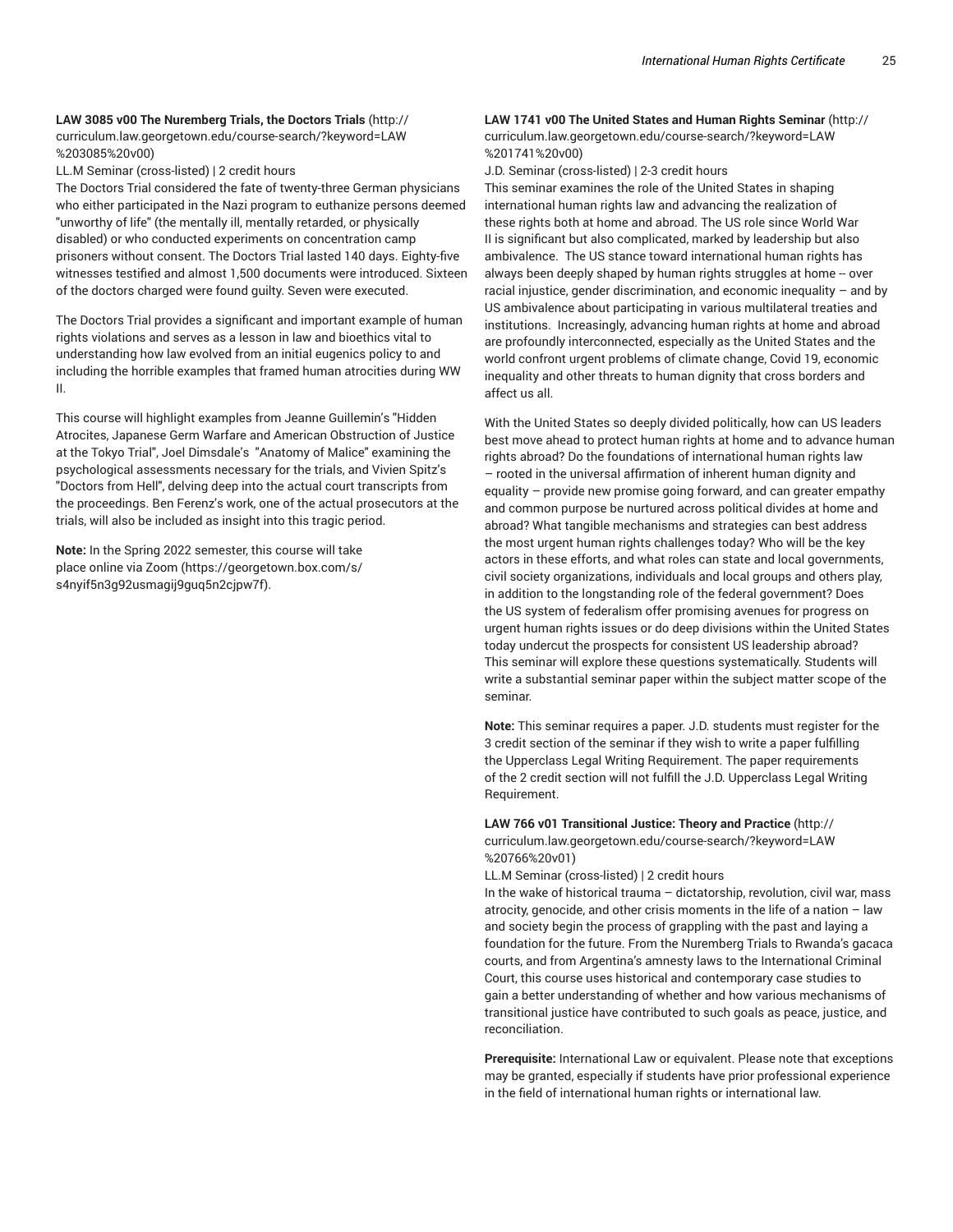#### **LAW 1458 v00 Use of Force, National Security, and Human Rights**

**Seminar** (http://curriculum.law.georgetown.edu/course-search/? keyword=LAW%201458%20v00)

J.D. Seminar (cross-listed) | 2 credit hours

The struggle to respect and ensure universally recognized and protected human rights while also protecting national security raises important and complex legal and policy challenges across a range of issues from the "war on terror" to climate change. This course will address current issues at the intersection of national security and human rights, with an emphasis on the novel and complex questions about the nature of conflict, national security threats, and the place of human rights in the context of the struggle against transnational terrorism after 9/11. These questions are especially salient with regard to state use of force, which involves the deployment of violence against individuals, as well as their seizure, detention, and trial.

In general terms, the current legal approach to dealing with these issues tends to present decision makers with a binary framework that was created with the assumption that conflict between states is the primary threat to international peace and stability. The absence of armed conflict is presumed to constitute peacetime, when human rights law requires that states deal with threats to the peace through law enforcement operations in which lethal force may be used only as a last resort, and exercising physical control over individuals is strictly constrained. Movement from peacetime to war occurs when states use armed force against one another, or when the use of force between non-state organized armed groups (against one another or against a state) reaches sufficient intensity and duration. During this period, the traditional paradigm assumes that international humanitarian law (IHL) largely governs state conduct, and that the demands of human rights law must be adapted to the IHL regime.

International terrorism by non-state actors presents challenges to reliance on this binary peacetime-wartime framework. One possible response is to regard terrorist violence as presumptively occurring during peacetime, which means that terrorism must be addressed under a law enforcement paradigm, which is governed by human rights law. Some critics, however, argue that the scale of destruction inflicted by international terrorist attacks is more akin to wartime damage than domestic criminal activity, and that law enforcement is insufficiently flexible to permit preventive operations. They argue that that international terrorists therefore should be treated as engaged in armed conflict that triggers the application of IHL.

Rules governing the use of force under IHL, however, run the risk of being excessively permissive when applied in settings that do not involve segregated battlefields but terrorists embedded in large civilian populations whose behavior is not unambiguously hostile. Service members are also being increasingly required to carry out activities more akin to law enforcement when undertaking operations amidst these local populations. One response to this is a call for greater incorporation of human rights principles into armed conflict operations in some settings.

There is a pressing need to develop legal concepts to guide operations that blend human rights and national security concerns in a way that does justice to the distinctive nature of many conflicts in the contemporary world. Some commentators and scholars argue that we should eschew the legal categories of human rights law and IHL and focus on forms of regulation that involve highly contextual assessment of the complex competing considerations at stake in particular situations. Others argue that traditional legal categories establish important presumptions, and that human rights law in particular is more flexible about the use of force than many observers realize. Still others suggest that we should consider a new third category to guide the use of force that draws on elements of both law enforcement and armed conflict. This course will assess these and other positions in the debate, with the aim of exploring how best to respond to the challenges that international

#### **LAW 937 v01 War Crimes & Prosecutions** (http://

curriculum.law.georgetown.edu/course-search/?keyword=LAW %20937%20v01)

LL.M Seminar (cross-listed) | 1 credit hour

This course focuses on international war crimes and legal actions taken against war crimes violators. Using such topics as the abuse allegations as irregular rendition, the trial of Saddam Hussein, the arrest warrant for Omar Al-Bashir, the Armenian Genocide, and other events, the course will explore in depth topics such as the principal international war crimes, universal jurisdiction and issues surrounding jurisdiction to conduct war crimes trials, civil remedies for war crimes under the Alien Tort Statute, who should conduct war crimes trials, and other matters. Students will be expected to write a paper, approximately 12-15 pages, on a topic of their choosing pertaining to war crimes, and to participate in class discussions.

**Mutually Excluded Courses:** Students may not receive credit for both this seminar and Law of War, Law of War Seminar, or War Crimes, Terrorism and International Criminal Procedure.

**Note:** ATTENDANCE IS MANDATORY AT ALL CLASS SESSIONS. Enrolled students must be in attendance at the start of the first class session in order to remain enrolled. Waitlisted students must be in attendance at the start of the first class session in order to remain eligible to be admitted off the waitlist. All enrolled students must attend each class session in its entirety. Failure to attend the first class session in its entirety will result in a drop; failure to attend any subsequent class session in its entirety will result in a withdrawal.

Enrolled students will have until the beginning of the second class session to request a drop by contacting the Office of the Registrar; a student who no longer wishes to remain enrolled after the second class session begins will not be permitted to drop the class but may request a withdrawal from an academic advisor in the Office of Academic Affairs. Withdrawals are permitted up until the last class for this specific course.